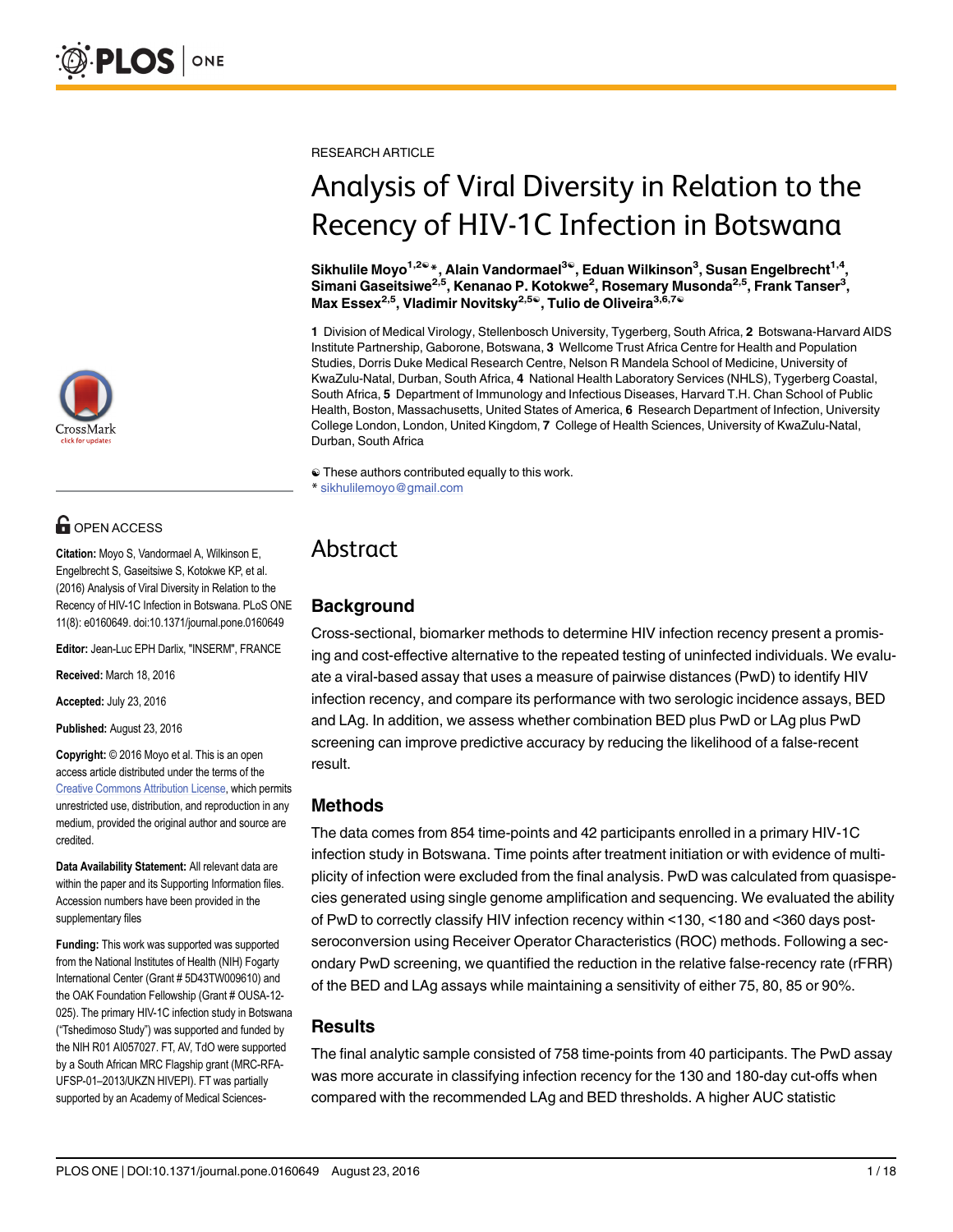<span id="page-1-0"></span>

Newton Advanced Fellowship. TdO is partially supported by an Royal Society-Newton Advanced Fellowship. The funders had no role in the study design, data collection and decision to publish, or in the preparation of the manuscript.

Competing Interests: The authors have declared that no competing interests exist.

Abbreviations: PwD, pairwise diversity; BED, Calypte Incidence Assay; LAg, Limiting Antigen Assay; ROC, receiver operator characteristics; FRR, false-recency rate; ART, antiretroviral treatment; TPR, true positive rate; AUC, area under the curve.

confirmed the superior predictive performance of the PwD assay for the three cut-offs. When used for combination screening, the PwD assay reduced the rFRR of the LAg assay by 52% and the BED assay by 57.8% while maintaining a 90% sensitivity for the 130 and 180-day cut-offs respectively.

#### Conclusion

PwD can accurately determine HIV infection recency. A secondary PwD screening reduces misclassification and increases the accuracy of serologic-based assays.

#### 1.0 Background

Identification of HIV infection recency is crucial for the accurate estimation of HIV incidence, the evaluation of the effectiveness of antiretroviral treatment (ART) programs, and the timely linking of HIV-infected individuals (and their partners) to treatment and care services  $[1-9]$  $[1-9]$  $[1-9]$  $[1-9]$ . The timing of infection can also be used to identify the immunological and virological characteristics of individuals who have recently acquired HIV and to characterize individuals who are putative transmitters in linked infections [[10](#page-13-0)–[14](#page-13-0)].

The longitudinal cohort design is currently recognized as the standard approach to identify new HIV infections  $[15-17]$  $[15-17]$  $[15-17]$ . However, frequent HIV testing at the population level is a logistically challenging, time-consuming, and expensive enterprise. For these reasons, large-scale surveillance programs are typically undertaken on a periodic basis of 12 or more months, making it difficult to ascertain the precise date of an HIV infection. Factors associated with illness, work commitments, temporary or cyclical migration, assumed knowledge of current HIV status, and the stigma associated with a positive status, among others, may decrease the frequency at which an eligible individual is captured for HIV testing [[18](#page-14-0)–[20\]](#page-14-0). On the other hand, the identification of new HIV infections is possible for experimental trials where relatively small cohorts (typically <500 individuals) are routinely tested on a weekly or monthly basis [[21](#page-14-0)–[23](#page-14-0)].

There is growing scientific interest in the use of cross-sectional sampling methods to identify individuals recently infected with HIV. Cross-sectional methods can mitigate the impact of infrequent testing and the high lost-to-follow-up rates that are associated with the longitudinal approach [[24](#page-14-0)–[28](#page-14-0)]. Biomarker data collected from cross-sectional sampling has also shown great promise in the ability to differentiate between recent and established HIV infections. Serological assays, for example, the Calypte Incidence Assay (BED) and Limiting Antigen assay (LAg), depend on the markers of evolution of the host immune response to HIV, such as antibody levels, avidity, isotype and proportion [\[29](#page-14-0)–[35\]](#page-15-0). Attention is now turning to the improvement of assay-based methods and the use of multi-assay algorithms (MAA) to better predict HIV infection recency [[36](#page-15-0)].

One area that is receiving increasing attention is the use of a viral diversity measure  $[11, 13, 13]$  $[11, 13, 13]$  $[11, 13, 13]$  $[11, 13, 13]$  $[11, 13, 13]$ [37](#page-15-0)–[41](#page-15-0)]. The majority of HIV infections are caused by the transmission of a single founder virus, resulting in a relatively homogeneous population of viral quasispecies during the early stage of HIV infection  $[42-45]$  $[42-45]$  $[42-45]$ . Due to the error prone nature of the Reverse Transcriptase (RT) enzyme and the host immune response to pressure, the virus is able to diversify rapidly over time. The approximately linear diversification of HIV in early infection [\[46\]](#page-15-0) provides a rationale for using viral diversity as a marker for HIV infection recency [\[11,](#page-13-0) [39,](#page-15-0) [47,](#page-15-0) [48\]](#page-15-0). One example of a time-dependent, viral-based diversity measure is the pairwise nucleotide diversity (PwD). PwD measures the average number of pairwise [nucleotide](https://en.wikipedia.org/wiki/Nucleotide) differences per site in [DNA](https://en.wikipedia.org/wiki/DNA)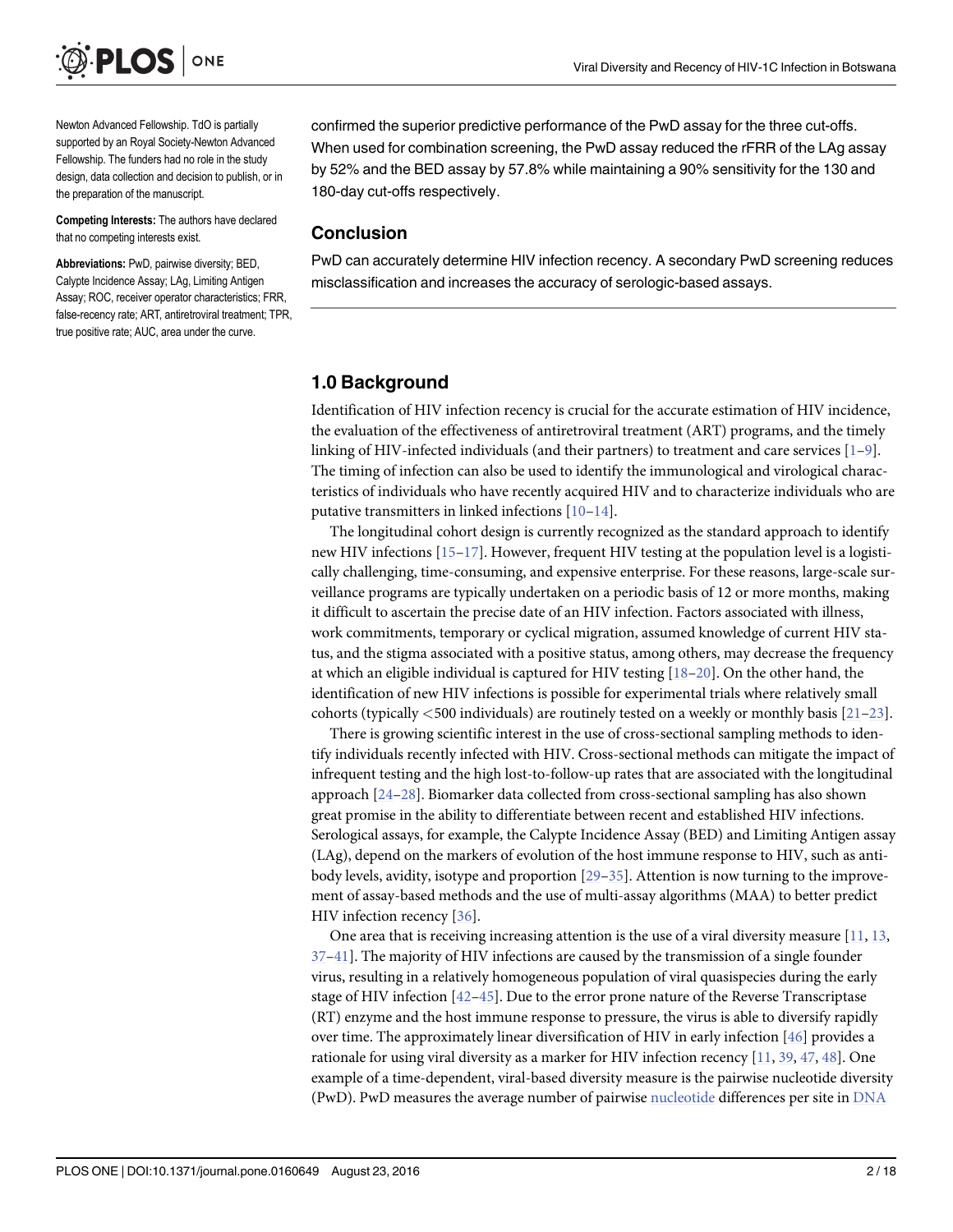<span id="page-2-0"></span>sequences  $[11, 37, 38, 43, 49, 50]$  $[11, 37, 38, 43, 49, 50]$  $[11, 37, 38, 43, 49, 50]$  $[11, 37, 38, 43, 49, 50]$  $[11, 37, 38, 43, 49, 50]$  $[11, 37, 38, 43, 49, 50]$  $[11, 37, 38, 43, 49, 50]$  $[11, 37, 38, 43, 49, 50]$  $[11, 37, 38, 43, 49, 50]$  $[11, 37, 38, 43, 49, 50]$  $[11, 37, 38, 43, 49, 50]$ . Assays based on a measure of PwD should be less sensitive to the variability in immune responses modulated by HIV clade, host genetics and routes of transmission. However, viral-based assays are more challenging and costly to implement.

About 20–25% of HIV infections are caused by the transmission of multiple viral variants [\[43](#page-15-0), [51](#page-15-0)–[53\]](#page-16-0). The rate of HIV-1 super-infection could be comparable with the rate of primary HIV-1 infection [\[54](#page-16-0)], although super-infection is less frequent in the HIV-1C epidemic in South Africa [[55](#page-16-0)]. Ignoring multiplicity of HIV infection could mislead analysis and lead to erroneous conclusions due to increased intra-host diversity in cases with multiple transmitted HIV variants, or in super-infection. Using intra-host viral sequences that represent HIV quasispecies provides an opportunity to identify phylogenetically distinct viral lineages and take into account multiplicity of HIV infection.

In this paper, we use data from a frequently tested longitudinal HIV-1C infection cohort (the "Tshedimoso" study from Botswana) for which the exact date of infection is known. We assess the accuracy of the PwD assay to correctly classify HIV infection recency, and compare its performance with the BED and LAg assays. Because of the high cost currently associated with single genome sequencing, we further investigate the use of a MAA (BED plus PwD or LAg plus PwD) to increase accuracy and maintain affordability. We also evaluate the addition of viral load (VL) as a covariate to the MAA algorithm. We discuss the potential of cross-sectional, biomarker information and the use of MAAs as an affordable and accurate alternative to the longitudinal cohort approach.

#### 2.0 Methods

#### 2.1 Participants and specimens

The data comes from 854 time points and 42 study participants enrolled into a primary HIV-1 subtype C infection longitudinal cohort in Botswana (the "Tshedimoso" study) from April 2004 to April 2008 [\[56](#page-16-0), [57](#page-16-0)]. Recent HIV-1 infections were identified by a positive HIV-1 RNA test combined with a negative HIV-1 serology in double enzyme immunoassay [[58](#page-16-0)] or by applying a 2-step testing algorithm using the Vironostika HIV-1 Plus O Microelisa System (bioMérieux, Durham, NC) [\[59\]](#page-16-0). Acutely infected participants had weekly visits for the first 2 months, biweekly visits for the next 2 months and monthly visits for the first year following the date of seroconversion. Participants were then followed-up on a quarterly basis after the first post-seroconversion year. The study design and participant characteristics are described in greater detail elsewhere [\[56,](#page-16-0) [59,](#page-16-0) [60\]](#page-16-0). This study was conducted according to the principles expressed in the Declaration of Helsinki. The study was approved by the Institutional Review Boards of Botswana and the Harvard School of Public Health. All patients provided written informed consent for the collection of samples and subsequent analysis.

## 2.2 Serological assays and HIV pairwise diversity for recency determination

Blood specimens from 42 participants were used to generate 594 BED (Calypte Aware BED HIV-1 Incidence Test, Calypte Biomedical Corporation; Portland, USA) and 597 LAg (Limiting Antigen Assay, Sedia BioSciences; Portland, USA) test results according to manufacturers' instructions [\[34,](#page-15-0) [35\]](#page-15-0). All available specimens were included for testing with both serological assays. UNAIDS/WHO guidelines for determining infection recency recommend the removal of specimens with evidence of ART use  $[33, 61, 62]$  $[33, 61, 62]$  $[33, 61, 62]$  $[33, 61, 62]$  $[33, 61, 62]$ , resulting in the exclusion of 49 time points and one participant from our analysis (see [S1 Fig](#page-11-0) of the Supplement).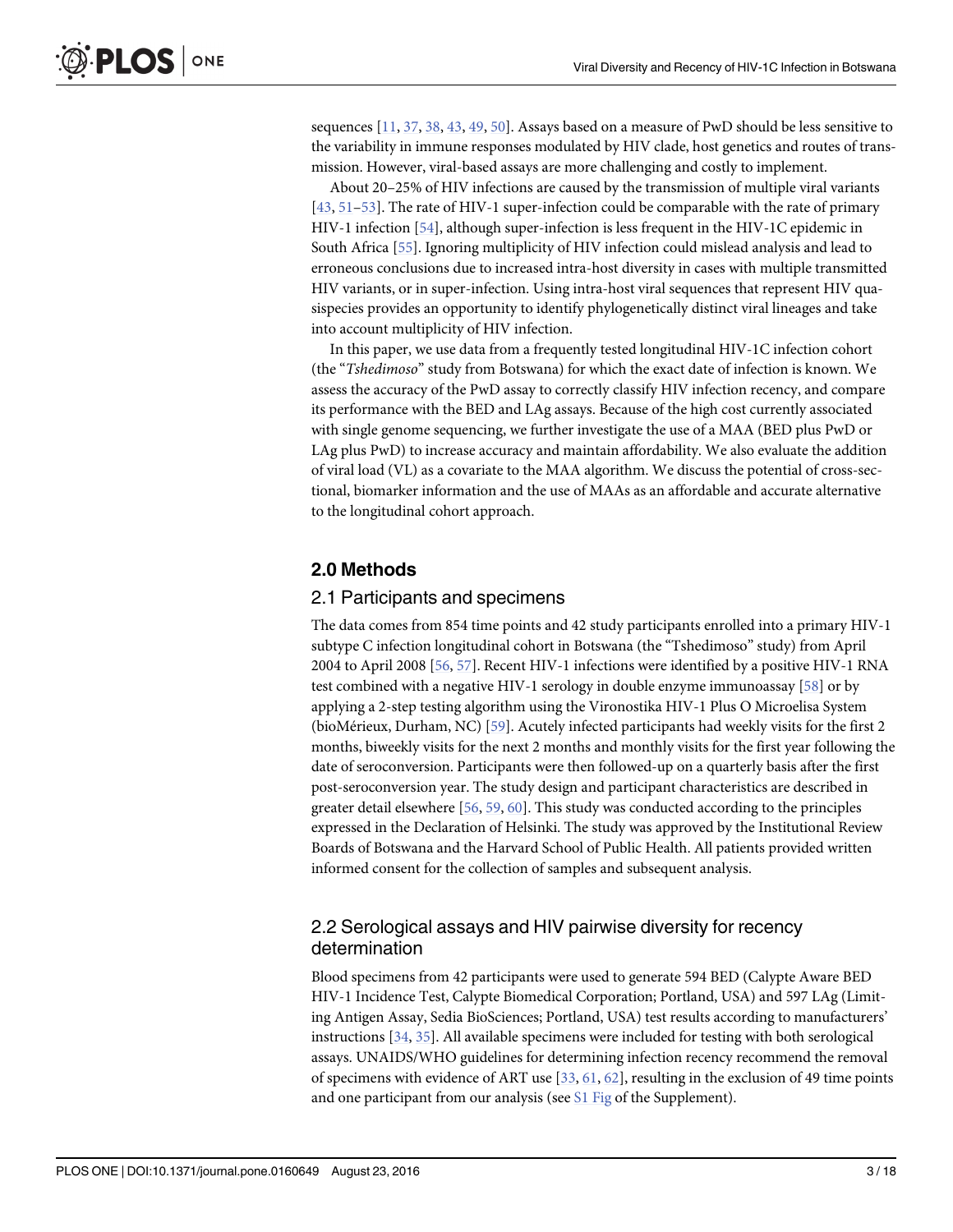<span id="page-3-0"></span>The intra-host viral sequences representing HIV-1C quasispecies were generated by single genome amplification and sequencing, as described elsewhere  $[47, 63]$  $[47, 63]$  $[47, 63]$  $[47, 63]$ . The primary goal of sequencing was analysis of viral diversity and evolution during primary HIV-1C infection  $[47, 100]$  $[47, 100]$  $[47, 100]$ [63\]](#page-16-0). The quarterly time points spanning the period from the earliest sample at enrollment to about 500 days post seroconversion were selected from the available sampling points ([S4 Fig\)](#page-12-0). Individuals with acute HIV-1C infection were sampled more frequently than individuals enrolled during Fiebig stages IV-V [\[64\]](#page-16-0).

The targeted region spanned HIV-1C env gp120 V1C5 corresponding to nucleotide positions 6,615 to 7,757 of HXB2. A total of 2,540 single genome amplification sequences were generated from an average of 6 time points per patient and an average of 10 multiple-sequences (quasispecies) per time point. Both viral RNA and proviral DNA were used as templates for amplification and sequencing. Viral sequences were codon-aligned by muscle [\[65\]](#page-16-0) in MEGA 6.06 [\[66\]](#page-16-0). Mean pairwise distances (PwD) were estimated per participant per time point using the Maximum Composite Likelihood model and pairwise deletion of gaps in MEGA 6.06 [[66](#page-16-0)]. The accession numbers of the viral sequences used in this study are KC628761—KC630726.

# 2.3 Multiplicity of HIV infection

Previous research has shown that multiplicity of infection can result in highly variable PwD values [\[33,](#page-14-0) [61,](#page-16-0) [62\]](#page-16-0). For this reason, we undertook a phylogenetic analysis to identify and exclude time points with multiple founder variants or potential super-infection. Multiplicity was determined by the branching topology of viral quasispecies ( $\sim$ 1,200 bp V1C5 region of HIV-1 env gp120) derived from a single time point of sampling. A total of 2,540 viral sequences from 42 subjects were analyzed with 1322 HIV-1 subtype C V1C5 sequences retrieved from the Los Alamos National Laboratory (LANL) HIV Database ([S2 Table\)](#page-12-0). Phylogenetic trees were inferred by the Maximum-Likelihood (ML) using Fasttree v.2.1.8 with a GTR model of nucleotide substitution [[67](#page-16-0)]. Phylogenetic trees were visualized and inspected in FigTree [\[68\]](#page-16-0). Monophyletic clustering was interpreted as HIV transmission from a single source including transmission of multiple viral variants from the same source. We excluded 47 time points and one participant with viral quasispecies separated by reference sequence(s), as these were interpreted as HIV transmissions from multiple sources (including potential super-infection). The final sample size was 758 time-points from 40 participants (see  $S1$  Fig of the Supplement).

# 2.4 Statistical Analysis

We used a receiver operating characteristics (ROC) analysis to compare the accuracy of the BED, LAg and PwD assays to identify HIV infection recency. Frequent and repeated testing of study participants enabled us to identify the known instances of a recent HIV infection. Specifically, known HIV infection recency was defined as any specimen obtained within a  $\langle 130,$ <180 or <360-day post-seroconversion period. For each BED, LAg and PwD assay, we then classified a specimen as a "recent" infection if it was below a threshold value, or classified the specimen as an "established" infection if it was above this threshold. We refer to these as the classified instances of a recent HIV infection [\[69\]](#page-16-0). For example, we classified specimens with a BED value  $\leq$ 0.8 as a recent infection or an established infection otherwise. The recommended threshold values for the BED and LAg assays are 0.8 and 1.5 respectively [[34](#page-15-0), [70](#page-16-0)].

The best performing thresholds for the PwD assay have yet to be definitively established. Previous research has suggested that the rate of increase in the pairwise sequence diversity of the HIV-1 *env* gene region is a constant rate of approximately 0.01 per year during early infection [[46](#page-15-0)]. We therefore used these biological guidelines to select PwD thresholds of 0.004, 0.005 and 0.01 for the 130, 180 and 360-day cut-offs respectively. For each threshold, we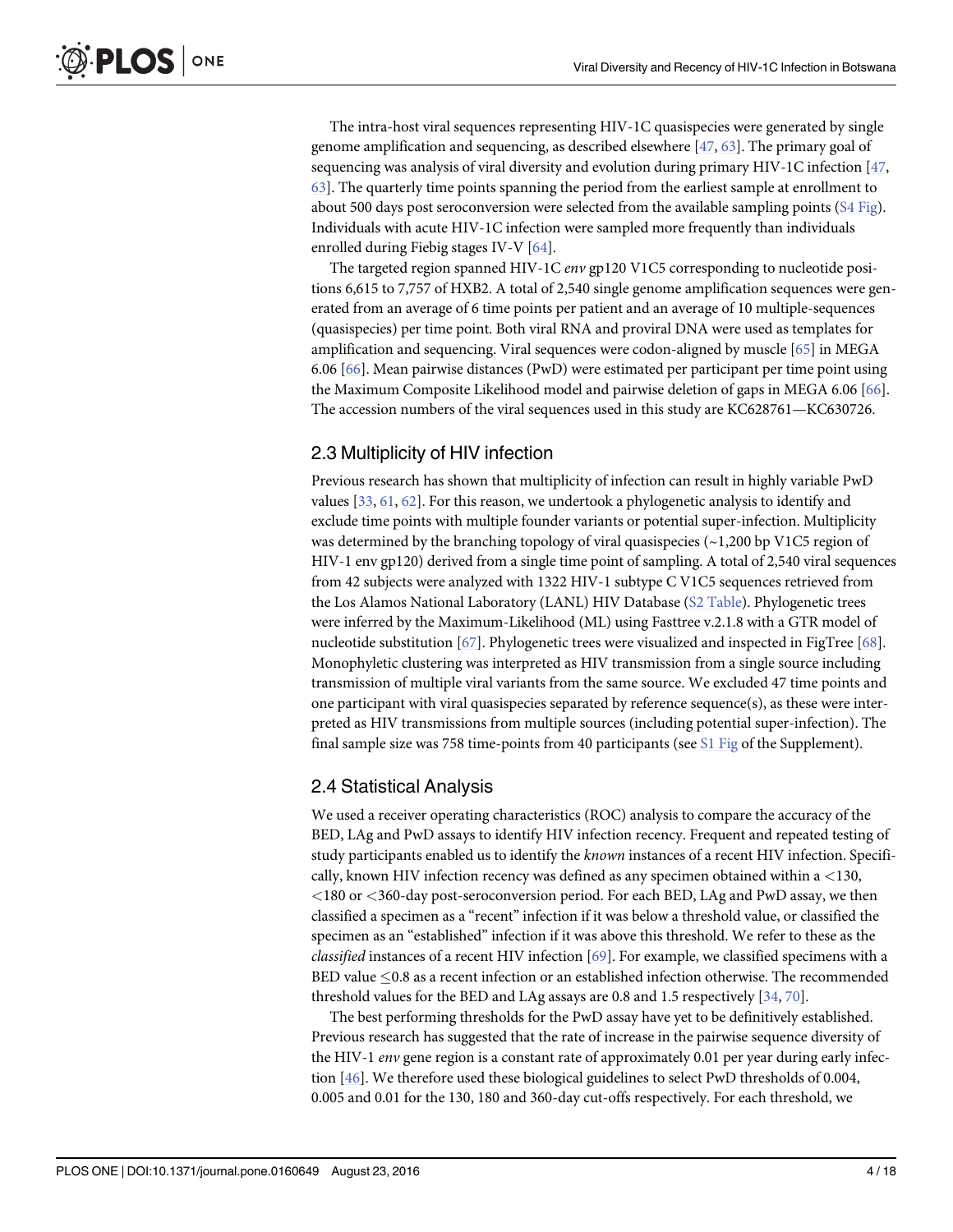obtained the sensitivity (recent infections correctly identified) and the specificity (established infections correctly identified) using maximum likelihood estimates from a logistic regression analysis. Because repeated measurements were taken for each participant over time, we calculated the standard errors and 95% confidence intervals (CI) for these estimates using the Huber-White sandwich estimator [\[71,](#page-16-0) [72\]](#page-16-0). Given the evaluation of multiple test thresholds, we used the highest percentage of specimens correctly classified (CC) as a guide to evaluate the performance of each PwD threshold. The CC is computed as the sum of the recent and established specimens correctly classified divided by the total number of specimens classified.

We next evaluated the predictive performance of combination BED plus PwD screening to determine infection recency, and repeated this procedure for combination LAg plus PwD screening. Specifically, our aim was to determine whether the more affordable BED or LAg assay can be combined with the more sensitive PwD assay to reduce the likelihood of a falserecent classification. We first screened for recent infections using a recommended BED threshold of 0.8 for the 180-day cut-off and a recommended LAg threshold of 1.5 for the 130-day cut-off. The threshold and cut-off combination selected for the analysis are based on the work of Kassanjee et al. and Duong et al. [\[33](#page-14-0)–[35](#page-15-0)]. We then used the PwD assay with a threshold of 0.005 to reduce the false-recency rate associated with the primary BED and LAg screening assays. Shaw et al. [\[73\]](#page-17-0) propose to obtain the relative true-recent rate (rTRR) and the relative false-recent rate (rFRR) of the combined BED (or LAg) and PwD assays with:

$$
rTRR = \frac{P(BED = +, PWD = + | R)}{P(BED = + | R)} \quad \text{and}
$$

$$
rFRR = \frac{P(BED=+, \, PWD=+|\,\bar{R})}{P(BED=+|\bar{R})}.
$$

In the above equations,  $BED+$  and  $PwD+$  are the specimens classified as recent infections by the respective assay, R denotes the specimens known to be recent infections and  $\overline{R}$  denotes the specimens known to be established infections. When considering the use of a second marker to improve predictive performance, it is expected that a high rTRR (sensitivity) is maintained while the rFRR is reduced, such that the rTRR will be close to 1.0 and the rFRR will be substantially less than 1.0 [[73](#page-17-0)]. We evaluate the percentage reduction in the rFRR by the PwD assay at rTRR (sensitivity) levels of 75%, 80%, 85% and 90%. Further, we show how the addition of viral load (VL) information can improve accuracy. Research has shown that VL measurements <1,000 copies/mL are associated with false-recent infections and can identify individuals with viral suppression  $[74, 75]$  $[74, 75]$  $[74, 75]$ . We used the methods of Shaw et al.  $[73]$  $[73]$ , Janes et al.  $[76]$  $[76]$  $[76]$  and Pepe et al. [\[77\]](#page-17-0) to obtain estimates for the rFRR and its 95% confidence intervals. Statistical analyses were undertaken in Stata 13.1.

The mean duration of recent infection (MDRI), the average time being recent while infected for less than time cut-off time (T) was estimated using the Incidence Estimation Tools version 1.0.5.9001 (The inctools package in R software version 3.2.4). The T value of 2 years and time points with viral load above 1,000 copies/mL were used for the MDRI calculation.

#### 3.0 Results

All of the 2,540 sequences from the 42 participants in the cohort were classified as subtype C. To account for multiplicity of HIV infection and avoid inflated estimate of HIV pairwise distances, time points with phylogenetically distinct viral lineages ( $n = 47$ ) were excluded from analysis (see section 2.3 Multiplicity of HIV infection in Methods). The final analytic sample consisted of 758 (BED = 554, LAg = 579, and PwD = 238) time-points from 40 participants

<span id="page-4-0"></span>**PLOS I** 

ONE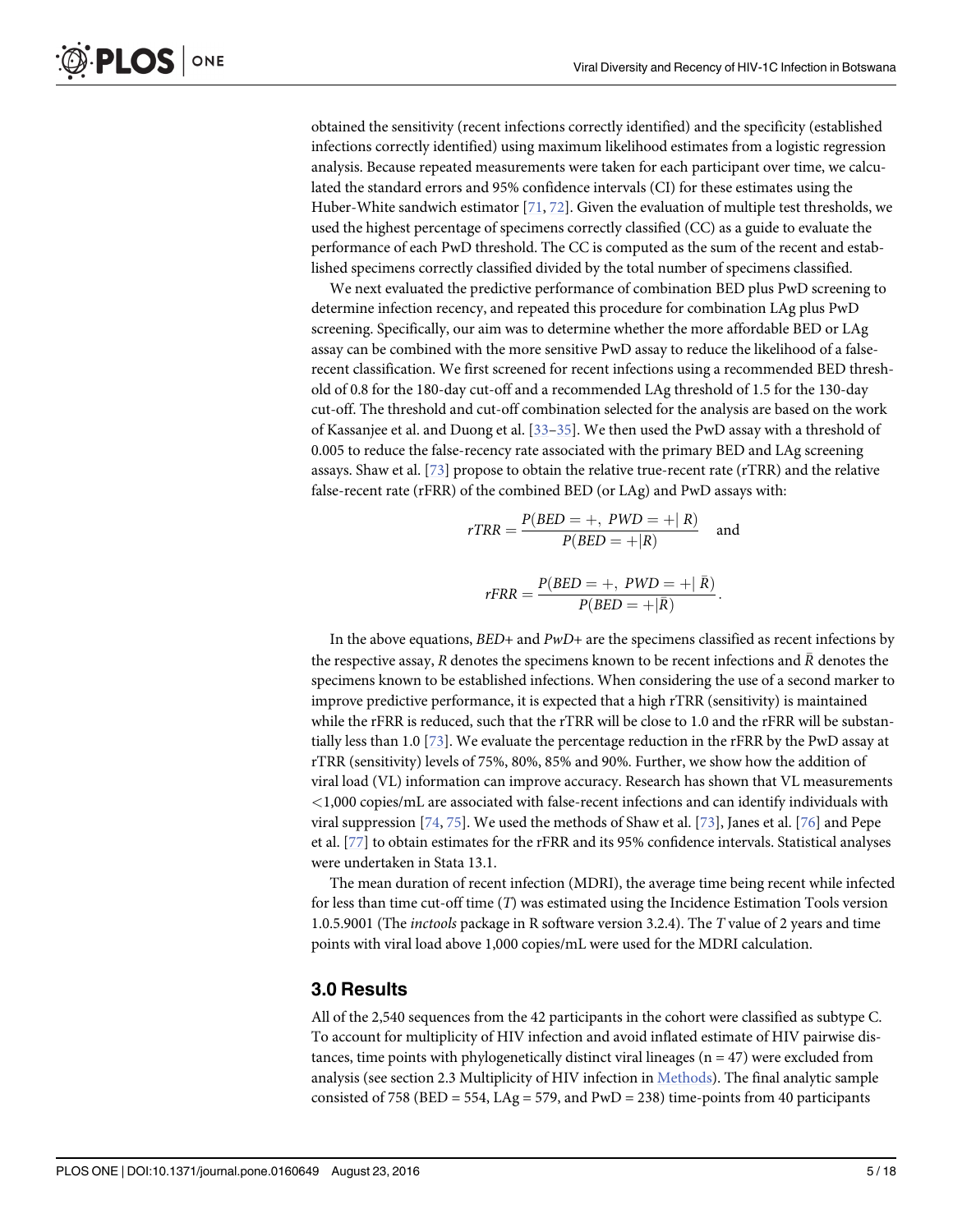<span id="page-5-0"></span>(see [S1 Fig](#page-11-0) of the Supplement for the data flow diagram). Among the study participants, 28 (70%) were female. The median (IQR) age at enrollment was 27 (20–56) years. Participants were followed for a median (IQR) of 45.9 (32.4–53.9) months, with a median (IQR) of 21 (18– 27) time points per participant. The mean (SD) and median (IQR) time between tests were 2.0  $(\pm 2.9)$  months and 1.1 (0.92–3.0) months respectively. Table 1 shows the summary statistics for the participant characteristics and covariate measures.

We present the maximum likelihood estimates for the PwD assay in [S1 Table](#page-12-0) of the supplement. Given that there is currently no recommended PwD threshold, we show the sensitivity and specificity estimates for values ranging from 0.0005 to 0.015. For the 130-day cut-off, a PwD threshold of 0.004 gives a sensitivity of 76.2% and a specificity of 79.7%, with 77.8% of the total specimens correctly classified. For the 180-day cut-off, a PwD threshold of 0.005 gives a sensitivity of 74.5% and a specificity of 75.5%, with 74.9% of the total specimens correctly classified. We found that PwD values of 0.0055 and 0.006 performed slightly better than the 0.004 and 0.005 values for both the 130 and 180-day cut-offs, and are biologically plausible given that HIV is known to evolve at a rate of approximately 0.01 per year.

We found the PwD threshold values (reported above) to be more accurate than the recommended  $LAg = 1.5$  and  $BED = 0.8$  threshold values in identifying infection recency. For a 130-day cut-off and a threshold value of 1.5, the LAg assay gives a sensitivity of 71.3% and a specificity of 72.9%, with 72.4% of the total specimens correctly classified. For a 180-day cutoff and a threshold value of 0.8, the BED assay gives a sensitivity of 87.4% and a specificity of 50.2%, with 65.5% of the total specimens correctly classified. For these cut-offs and thresholds, we see that the PwD assay has a higher proportion of specimens correctly classified when compared with the LAg and BED assays.

We also compare the accuracy of the three assays to identify infection recency using the AUC estimate of a ROC graph. An AUC closer to 1.0 indicates a better accuracy, and we show these estimates along with their standard errors and 95% CIs in [Table 2](#page-6-0). The AUC value for the 130-day cut-off is 0.83 compared with 0.78 for the BED assay and 0.81 for the LAg assay. For the 180-day cut-off, these values are  $PWD = 0.82$ ,  $BED = 0.75$ , and  $LAg = 0.79$  and for the 360-day cut-off these are  $PWD = 0.78$ ,  $BED = 0.74$ , and  $LAG = 0.72$  (see also [Fig 1\)](#page-7-0).

We investigated whether MAA could further distinguish recent from established infections. [Table 3](#page-8-0) shows the ability of the PwD assay to improve predictive accuracy by reducing the relative false-recent rate (rFRR) of the LAg and BED assays. Here, we are specifically interested in the percentage reduction in the rFRR and so we subtract the rFRR estimate from 100%. As an example, we interpret the result for the LAg plus PwD combination screening for the 130-day

| <b>Participant Characteristics</b>                      | $n = 40$ |                 |
|---------------------------------------------------------|----------|-----------------|
| Female, N (%)                                           | 28       | (70)            |
| Age (years), Median (IQR)                               | 27       | $(20 - 56)$     |
| Time under observation (months), Median (IQR)           | 45.9     | $(32.4 - 53.9)$ |
| Difference between time points (months), Median (IQR)   | 1.1      | $(0.92 - 3.0)$  |
| Total time points per participant, Median (IQR)         | 21       | $(18 - 27)$     |
| Assay time points per participant, Median (IQR)         |          |                 |
| <b>BED</b>                                              | 14       | $(10 - 19)$     |
| Lag                                                     | 14.5     | $(7-22)$        |
| PwD                                                     | 5        | $(4-6)$         |
| CD4 cells/µl, Median (IQR)                              | 417      | $(302 - 569)$   |
| Viral load (log <sub>10</sub> ) copies/mL, Median (IQR) | 3.9      | $(2.65 - 4.73)$ |

doi:10.1371/journal.pone.0160649.t001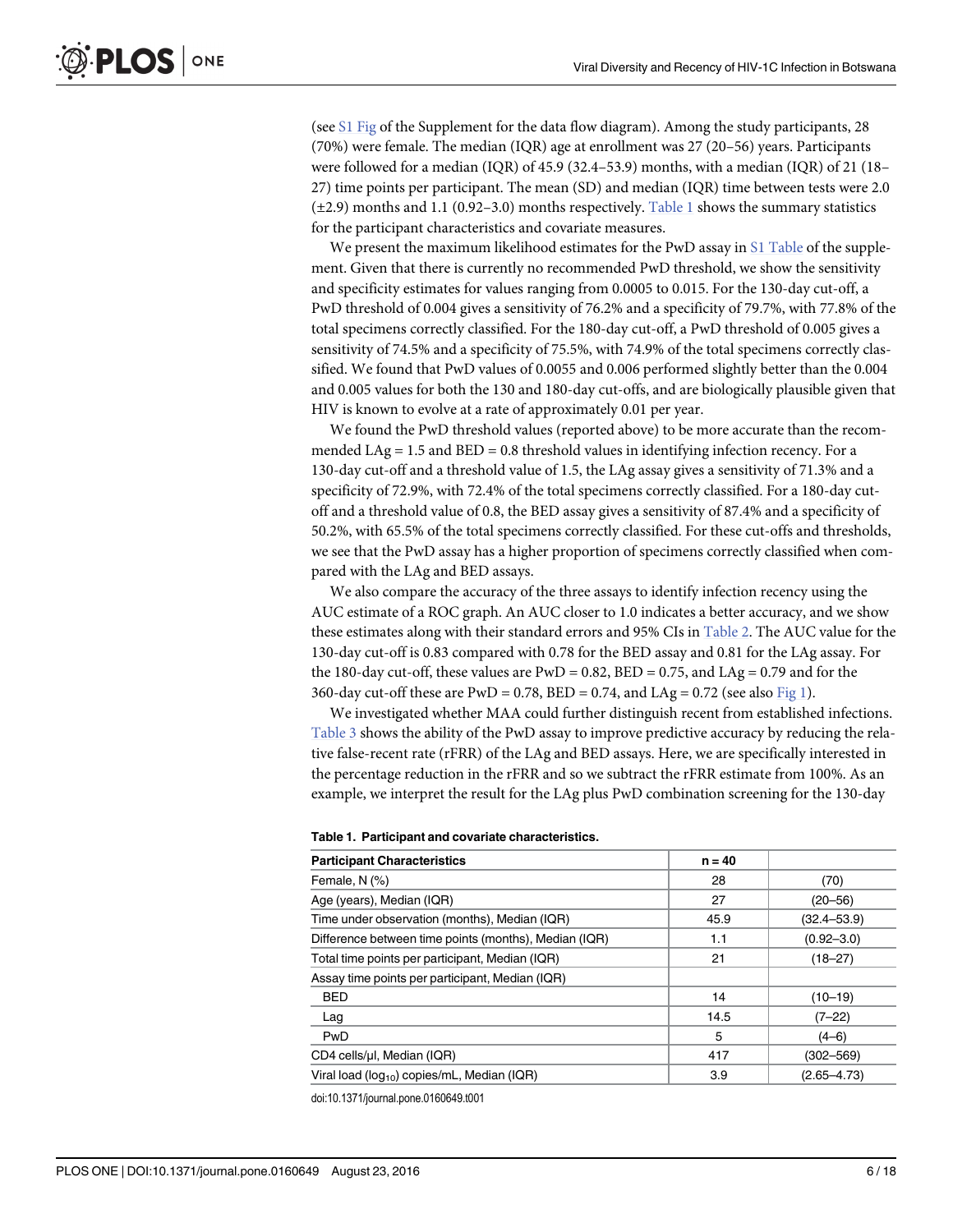| Assay           | <b>AUC</b> | <b>SE</b> | 95% CI        |
|-----------------|------------|-----------|---------------|
| 130-day cut-off |            |           |               |
| <b>PWD</b>      | 0.83       | 0.03      | $0.78 - 0.88$ |
| <b>BED</b>      | 0.78       | 0.02      | $0.74 - 0.82$ |
| LAg             | 0.81       | 0.02      | $0.78 - 0.85$ |
| 180-day cut-off |            |           |               |
| <b>PWD</b>      | 0.82       | 0.03      | $0.76 - 0.88$ |
| <b>BED</b>      | 0.75       | 0.02      | $0.71 - 0.79$ |
| LAg             | 0.79       | 0.02      | $0.75 - 0.82$ |
| 360-day cut-off |            |           |               |
| <b>PWD</b>      | 0.78       | 0.05      | $0.68 - 0.89$ |
| <b>BED</b>      | 0.74       | 0.03      | $0.69 - 0.79$ |
| LAg             | 0.72       | 0.02      | $0.68 - 0.77$ |

<span id="page-6-0"></span>[Table 2.](#page-5-0) Area under the curve (AUC) of a receiver-operator characteristics (ROC) graph comparing the accuracy of the PwD, BED, and LAg assays in identifying HIV infection recency.

The table shows the results for the area under the curve (AUC) of a receiver operating characteristics (ROC) graph. The AUC is an objective measure of the accuracy of a classification schema. The best possible value is 1.0, which represents a 100% sensitivity and 100% specificity of the assay to correctly distinguish recent from established HIV infections. The results show that the PwD assay has the best predictive performance for the three window periods. CI: confidence interval.

doi:10.1371/journal.pone.0160649.t002

cut-off as follows: The PwD assay reduces the rFRR by (100–48) 52% while maintaining a 90% rTRR (sensitivity) of the LAg assay. We can also interpret this result using the upper bound of the 95% CI: the PwD assay reduces the rFRR by at least (100-87.5) 12.5% while maintaining a LAG sensitivity of 90%.

Results show that the PwD assay reduces the rFRR by (100–42.2) 57.8%, or that it reduces the rFRR by at least (100–62.8) 37.2%, while maintaining a 90% sensitivity of the BED assay. Panel D of [S2 Fig](#page-11-0) provides a graphical illustration of the reduction in the rFRR due to the BED plus PwD combination screening. The panel shows the rFRR estimate (red dot) on the ROC graph that corresponds with a 90% sensitivity (y-axis) and a 42.2% false-recent (x-axis) value. The red bar represents the 95% CI of the rFRR. Panels A-C of [S2 Fig](#page-11-0) show that rFRR estimates at a sensitivity levels of 75%, 80% or 85% respectively, the values of which can be obtained from [Table 3](#page-8-0).

We further provide a data flow diagram in  $S3$  Fig to demonstrate the procedure used to produce the results for [Table 3.](#page-8-0) There were 217 time points that had values for both the PwD and BED assays, of which 134 were known to be recent. We first used a recommended BED threshold of 0.8 to classify 168 time points as recent infections. We then used a PwD threshold of  $\leq$ 0.005 to re-screen these 168 time points in order to improve predictive accuracy. [S3 Fig](#page-11-0) shows a reduction in the number of false-recent infections from 45 to 16 (64%) due to the PwD screening, while maintaining a BED sensitivity of 91.6%. This result differs slightly from that of [Table 3](#page-8-0), which is interpreted at an exact sensitivity of 90%.

We then show how additional biomarker information can be used to improve the combination screening procedure. Here we hypothesize that treatment naïve participants with viral loads <1000 copies/mL are less likely to be recently infected with HIV. [Fig 2](#page-9-0) shows the BED plus PwD screening for the 180-day cut-off. The rFRR estimate is 31.6% (95% CI: 11.0–63.1), which shows that the PwD assay and VL information reduces rFRR by 68.4% (or by at least 36.9%) while maintaining a BED sensitivity of 90%. We also show this result for the LAg plus PwD combination screening for the 130-day cut-off in [Fig 3](#page-10-0).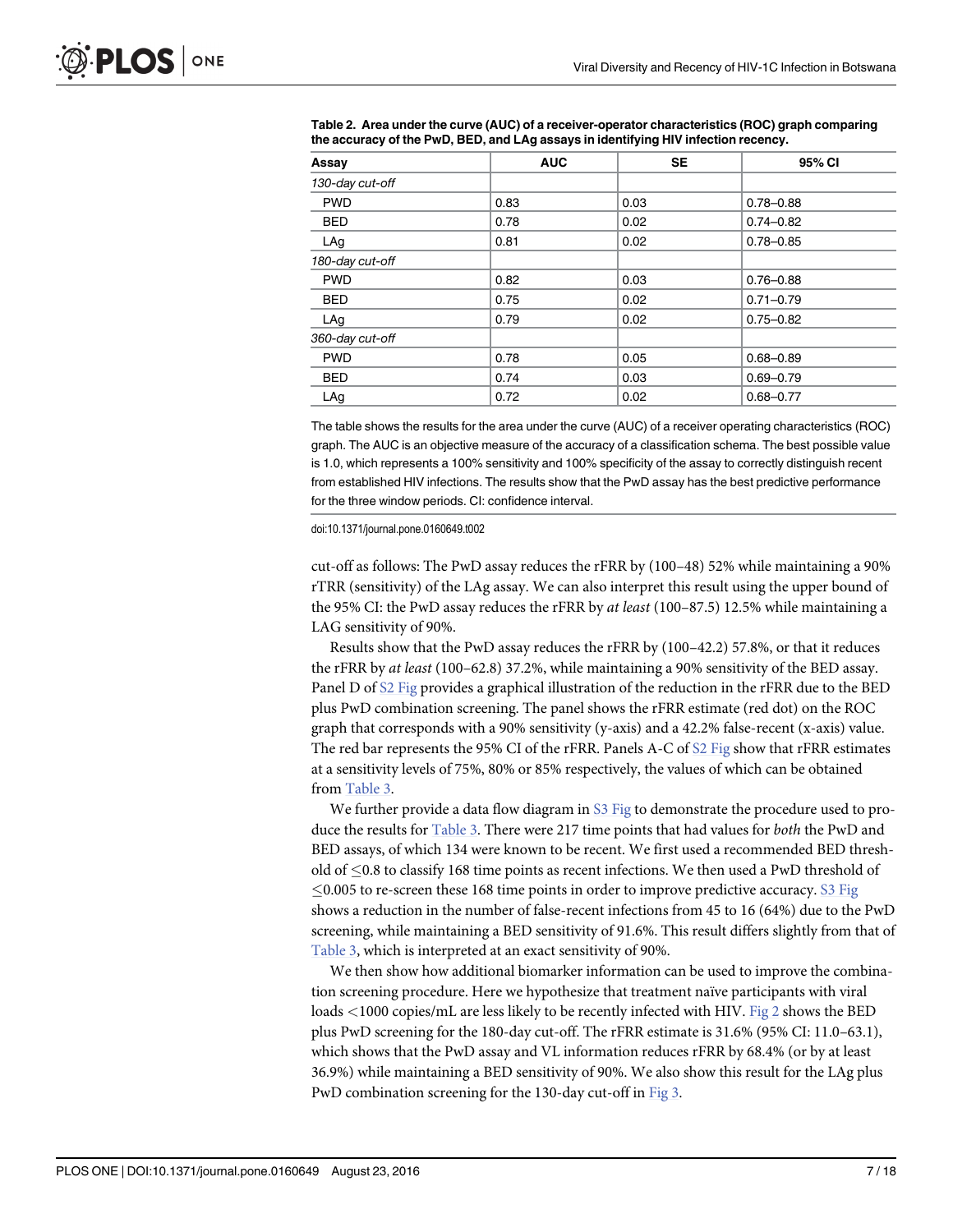<span id="page-7-0"></span>



doi:10.1371/journal.pone.0160649.g001

**PLOS** 

ONE

Finally, we estimated MDRI's for PwD using a threshold of 0.005, BED and LAg using standard thresholds of 0.8 and 1.5 respectively. PwD had an estimated MDRI of 128 days (95% CI 92–185). BED and LAg had estimated MDRIs of 267 days (95% 212–335) and 129 days (81– 190), respectively [\(S4 Table](#page-12-0))

#### 4.0 Discussion and Conclusion

There is an urgent need in HIV research to classify infection recency using accurate, practical and cost effective methods [\[29,](#page-14-0) [78](#page-17-0)–[81\]](#page-17-0). In this study, we evaluate the accuracy of a viral-based assay, HIV pairwise diversity (PwD), to identify participants recently infected with HIV. Our study provides information on the best-performing thresholds for the PwD assay, and compares this assay with two serologic-based assays, BED and LAg. We found that PwD threshold values in the range of 0.005 and 0.006 gave a high sensitivity and specificity for the 130 and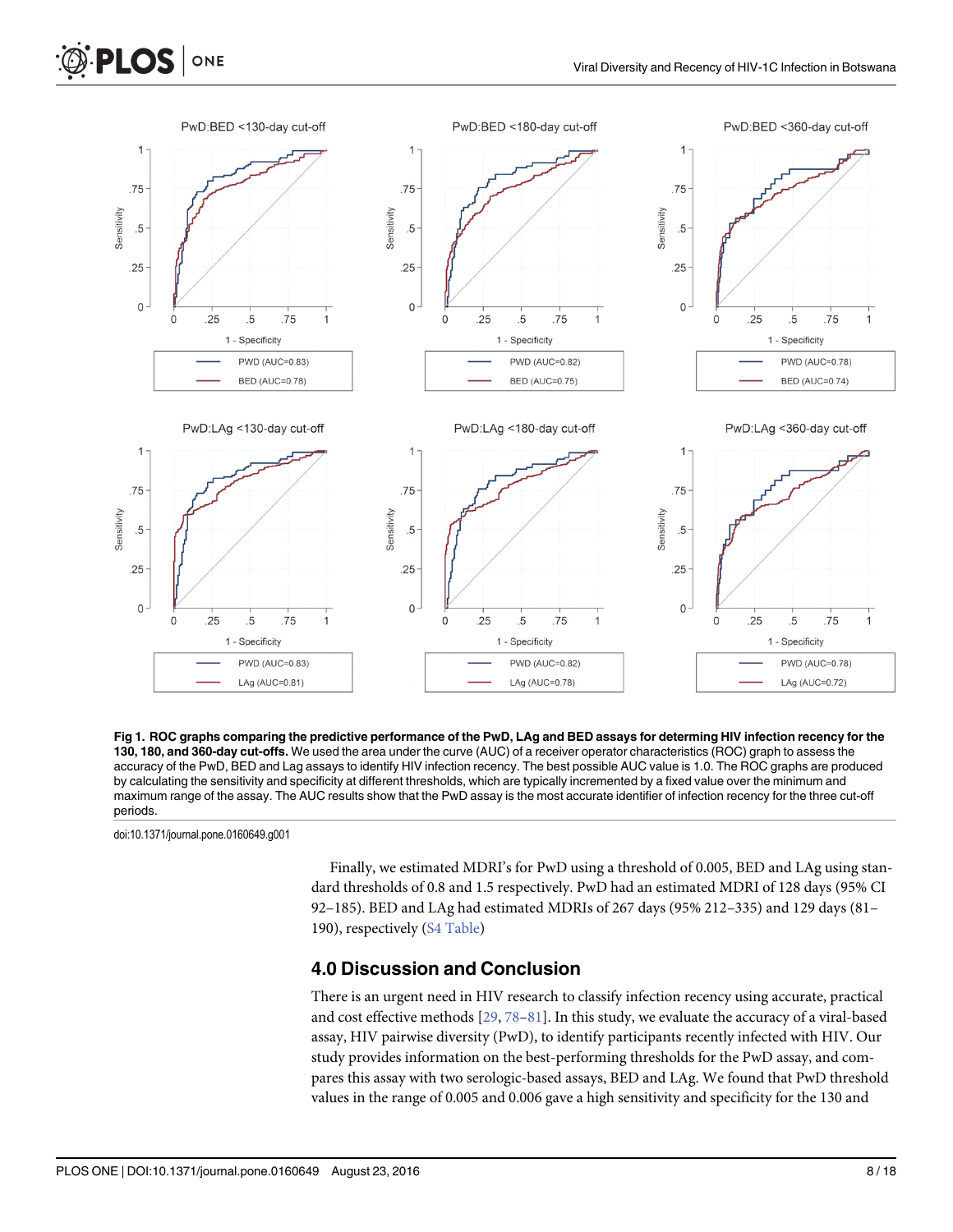<span id="page-8-0"></span>

|            | <b>Sensitivity level</b> | <b>Relative False- Recency Rate</b> | 95% Lower bound | 95% Upper bound |
|------------|--------------------------|-------------------------------------|-----------------|-----------------|
| BED+PwD    | 75                       | 28.3                                | 13.8            | 47.9            |
| $130$ -day | 80                       | 35.0                                | 17.0            | 48.3            |
| cut-off    | 85                       | 36.7                                | 19.4            | 52.1            |
|            | 90                       | 40.0                                | 23.2            | 68.5            |
| BED+PwD    | 75                       | 28.9                                | 11.8            | 44.6            |
| 180-day    | 80                       | 31.1                                | 13.8            | 46.2            |
| cut-off    | 85                       | 31.1                                | 18.1            | 53.2            |
|            | 90                       | 42.2                                | 21.1            | 62.8            |
| $LAg+PwD$  | 75                       | 44.0                                | 25.0            | 68.2            |
| $130$ -day | 80                       | 48.0                                | 28.6            | 68.4            |
| cut-off    | 85                       | 48.0                                | 27.5            | 73.3            |
|            | 90                       | 48.0                                | 30.9            | 87.5            |
| $LAg+PwD$  | 75                       | 42.1                                | 15.8            | 71.8            |
| $180$ -day | 80                       | 42.1                                | 17.4            | 73.3            |
| cut-off    | 85                       | 42.1                                | 18.5            | 71.8            |
|            | 90                       | 47.4                                | 22.2            | 83.3            |

#### [Table 3.](#page-5-0) Combination assay screening to identify HIV infection recency for the 130 and 180-day cut-offs periods.

The table shows the reduction in the relative false-recency rate (rFRR) of the BED and LAg assays due to the PwD assay. A BED = 0.8 or LAg = 1.5 threshold was first used to screen the specimens for HIV infection recency. Specimens classified as recent were then re-screened using the PwD assay in order to reduce the rFRR while maintaining a 75%, 80%, 85% or 90% true-recency rate (sensitivity) of the BED or LAg assay. Since we are interested in the reduction of the rFRR by the PwD assay, we subtract this estimate from 100%. The results can be interpreted as follows: for the 180-day cut-off, the PwD assay reduces the rFRR by (100–42.2 =) 57.8% while maintaining a BED sensitivity of 90%. The table also gives the 95% confidence bounds for the reduction in the rFRR. The same result can be interpreted as follows: for the 180-day cut-off, the PwD assay reduces the rFRR by at least (100–62.8 =) 37.2% while maintaining a BED sensitivity of 90%.

doi:10.1371/journal.pone.0160649.t003

180-day cut-offs. These values are biologically feasible and consistent with previous work. For example, studies have determined that the mean pairwise sequence diversity of the HIV-1 env gene region increases at an approximately constant rate of 0.01 per year during early HIV infection [[46\]](#page-15-0). Other studies using a different measure of HIV diversity, namely proportion of ambiguous sites, found that a threshold ranging from 0.0045 to 0.005 gave a high sensitivity for the 180-day cut-off [\[11](#page-13-0)]. Xia et. al. [[82](#page-17-0)] show that a 0.006 diversity cut-off distinguished recent infections with both single and multiple infections.

The results of our study show that the PwD assay can accurately identify recent HIV infections. The PwD assay gave the best performance for the 130, 180, 360-day cut-offs according to the AUC estimates. PwD thresholds of 0.004 and 0.005 correctly classified a higher proportion of specimens when compared with BED and LAg thresholds of 0.8 and 1.5 respectively. We also evaluated a multi-assay algorithm (BED plus PwD or LAg plus PwD) to identify HIV infection recency. Our algorithm first uses an affordable, serologic based assay (BED or LAg) to identify a high proportion of true-recent HIV infections, and then the more sensitive PwD assay to reduce the percentage of specimens misclassified as recent infections. Combination screening significantly improved the classification of HIV infection recency. We found that the PwD assay was able to reduce the relative false-recency rate (rFRR) by approximately 52% while maintaining a LAg sensitivity of 90% for the 130-day cut-off. PwD reduced the rFRR by approximately 58% while maintaining a BED sensitivity of 90% for the 180-day cut-off. Results also show an improvement in accuracy when including biomarker information such as participant viral load (VL).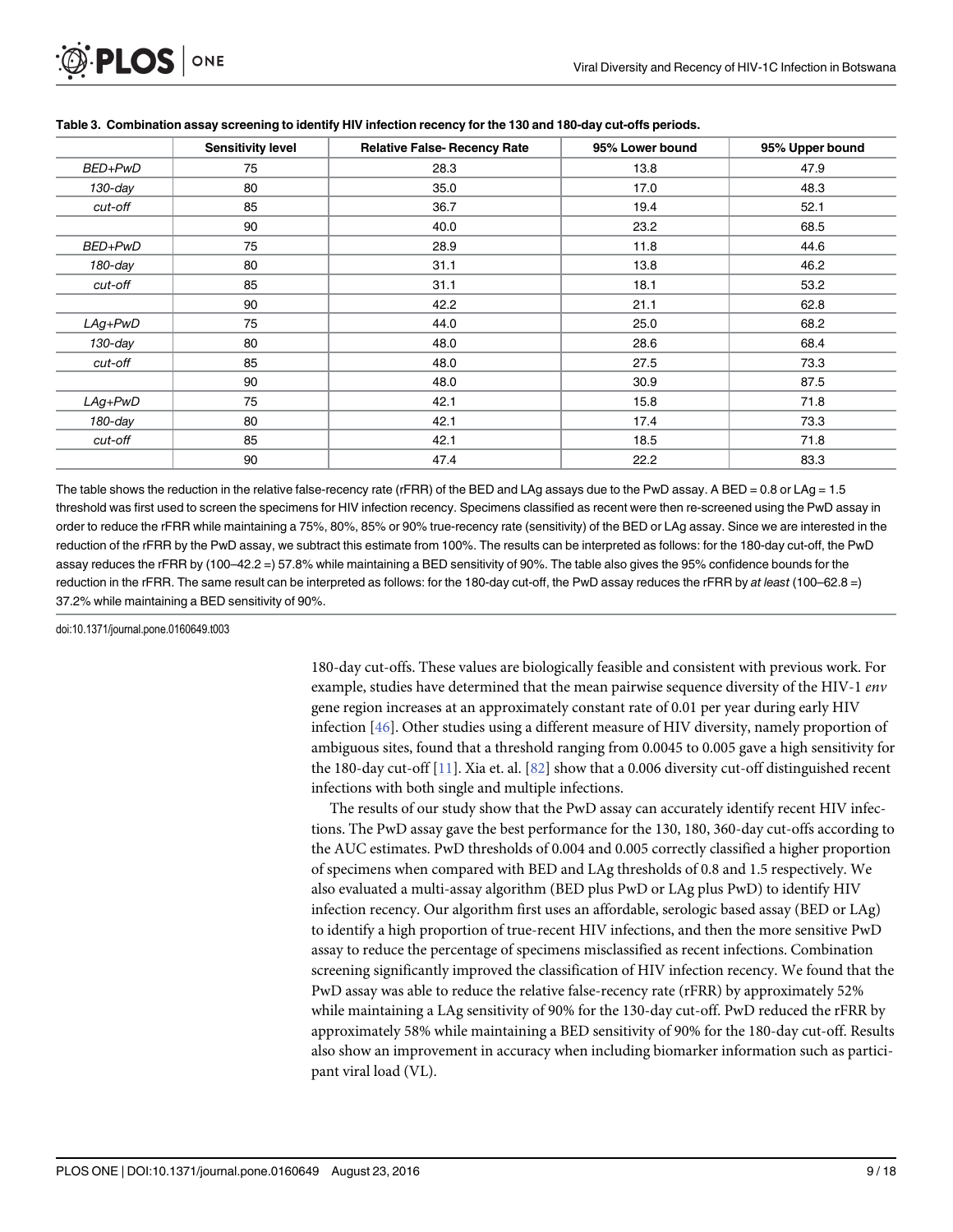

[Fig 2. S](#page-6-0)hows a reduction in the relative false-recency rate (rFRR) when viral load information is added to the combination BED plus PwD screening procedure. The figure shows how additional biomarker information can be used to improve the combination screening procedure for the 180-day cut-off. We hypothesize that treatment naïve participants with viral loads  $\leq$ 1000 copies/mL are more likely to be recently infected with HIV. Results show an rFRR estimate of 31.6% (95% CI: 11–63.1) at a 90% sensitivity level. Since we are interested in the reduction of the rFRR by the PwD assay, we subtract this estimate from 100%. Thus, the PwD assay reduces the rFRR by 68.4% (or by at least 36.9% given the upper bound of the 95% CI) while maintaining a BED sensitivity of 90% for the subsample of VL >1000 copies/mL specimens. The figure displays both ROC curves for the viral load covariate and the corresponding rFRR estimates (displayed by the dotted vertical lines).

doi:10.1371/journal.pone.0160649.g002

Prior research has shown that the presence or active use of ART can reduce HIV diversity and result in the misclassification of infection recency [[62](#page-16-0), [83](#page-17-0)]. The sensitivity of incidence assays can be maintained if auxiliary patient information on ART usage is collected at the same time as the blood specimen. The collection of additional information, such as VL or CD4 counts, has also been shown to improve the performance of bio-marker based assays to detect infection recency  $[12, 13, 32]$  $[12, 13, 32]$  $[12, 13, 32]$  $[12, 13, 32]$  $[12, 13, 32]$  $[12, 13, 32]$  $[12, 13, 32]$ . Our study confirms that the inclusion of VL as a covariate in the analysis significantly reduced the false-recent rate of the BED or LAg assays while maintaining a high sensitivity [\[12,](#page-13-0) [84,](#page-17-0) [85\]](#page-17-0). Collecting VL or CD4 count information may however increase

ONE

<span id="page-9-0"></span>**PLOS I**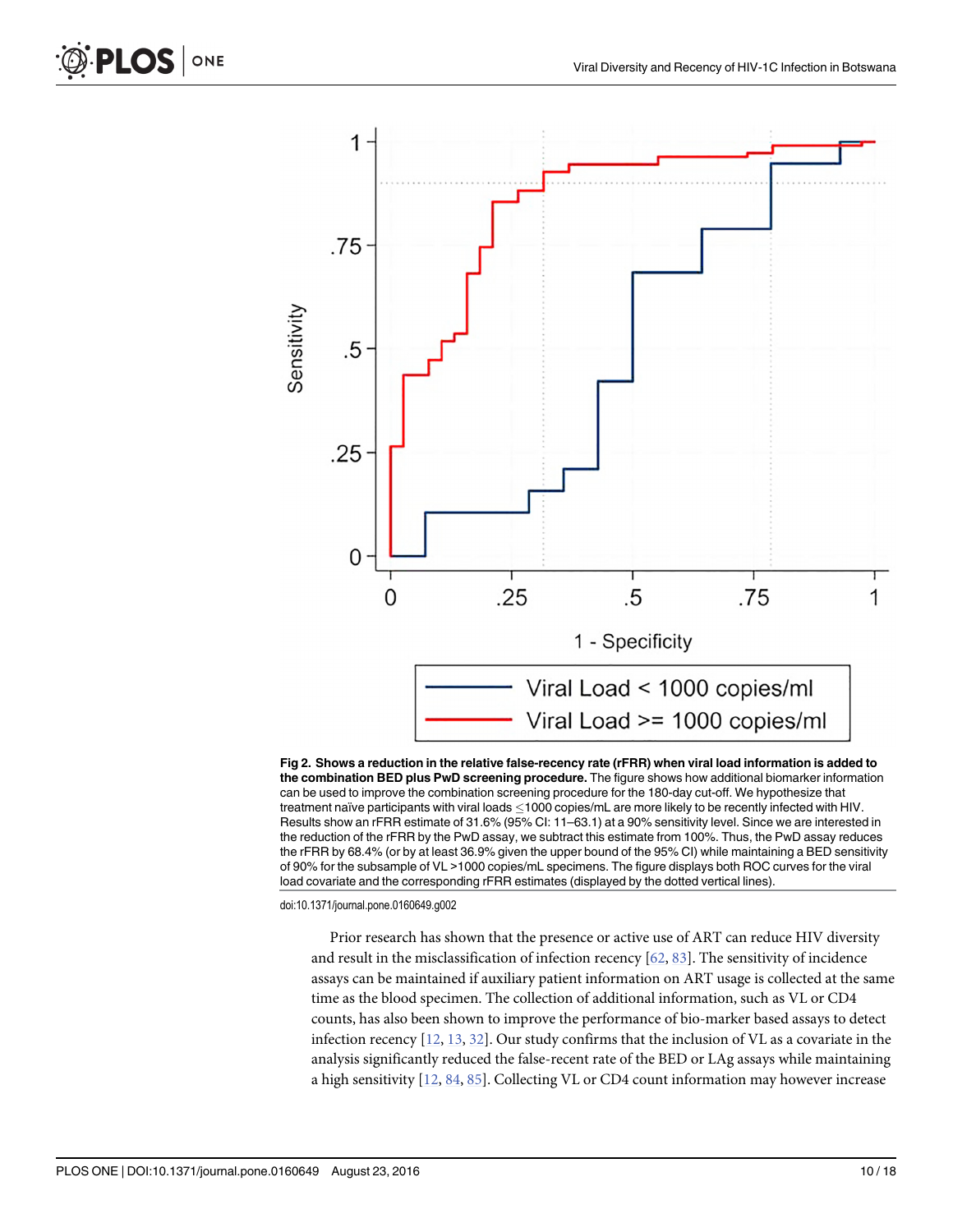

[Fig 3. S](#page-6-0)hows a reduction in the relative false-recency rate when viral load information is added to the combination LAg plus PwD screening. The figure shows how additional biomarker information can be used to improve the combination screening procedure for the 130-day cut-off. We hypothesize that treatment naïve participants with viral loads  $\leq$ 1000 copies/mL are more likely to be recently infected with HIV. Results show an rFRR estimate of 38.1% (95% CI: 15.8–88.6) at a 90% sensitivity level. Since we are interested in the reduction of the rFRR by the PwD assay, we subtract this estimate from 100%. Thus, the PwD assay reduces the rFRR by 61.9% (or by at least 11.4% given an upper bound of the 95% CI) while maintaining a LAg sensitivity of 90% for the subsample of VL <1000 copies/mL specimens. The figure displays both ROC curves for the viral load covariate and the corresponding rFRR estimates (displayed by the dotted vertical lines).

doi:10.1371/journal.pone.0160649.g003

operational costs. Some of these markers may not be readily available during routine cross-sectional surveys or for previously collected specimens. The PwD MDRI estimates are similar to LAg MDRI recently published [\[34,](#page-15-0) [86\]](#page-17-0), although larger sample sets could help to evaluate different thresholds of PwD.

In this paper, we excluded time points with evidence of multiple founder variants or superinfection. Previous research has shown that multiplicity of infection can result in highly variable pairwise distances. PwD values calculated from multi-infection time points are likely to fall outside of the expected range, and do not give an accurate estimate of HIV diversity  $[61, 61]$  $[61, 61]$ [87\]](#page-17-0). Methods to better identify multi-infections in cross sectional sampling are currently being

<span id="page-10-0"></span>PLOS |

ONE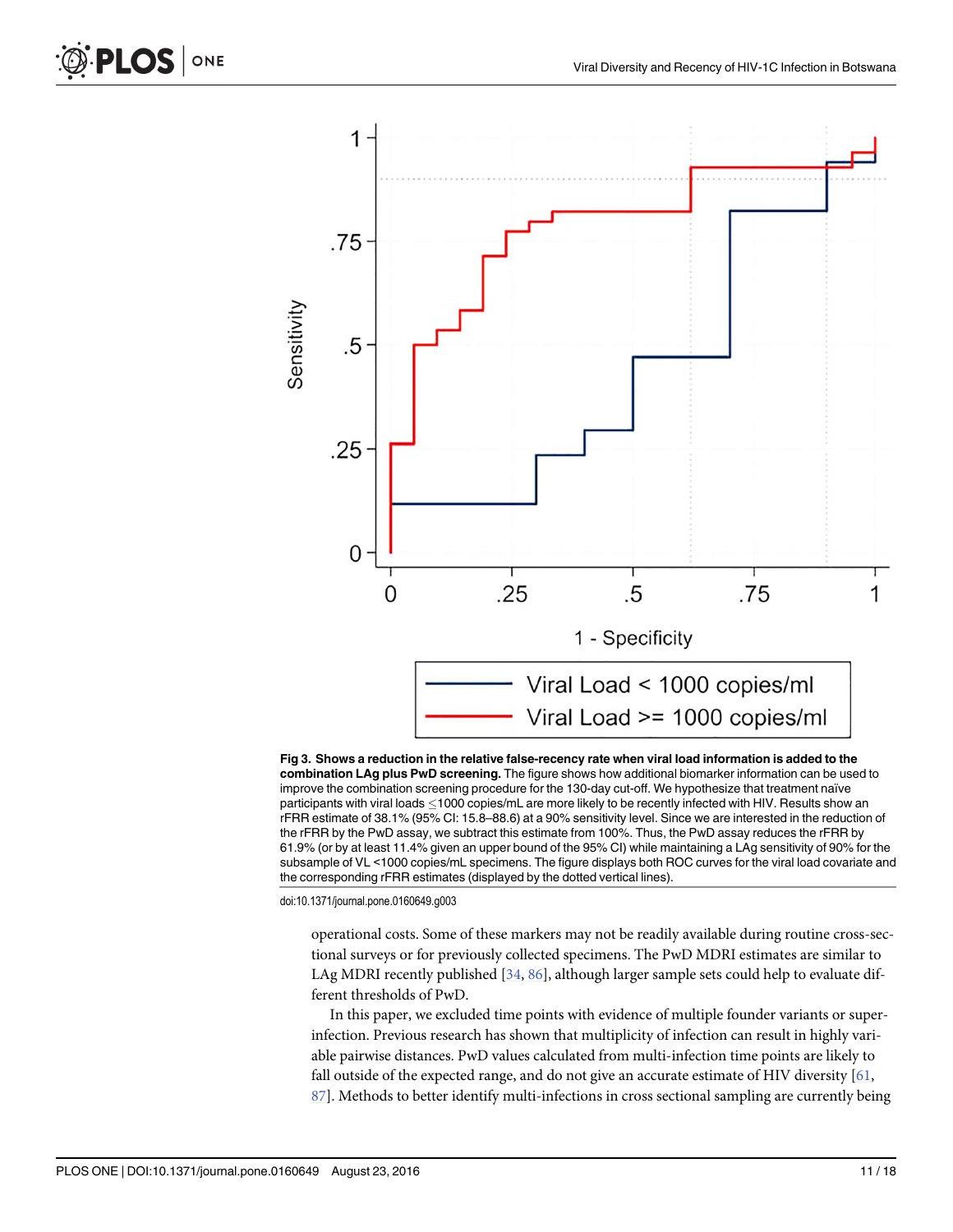<span id="page-11-0"></span>developed. The PwD assay may be of limited use in men who have sex with men (MSM) [\[88,](#page-17-0) [89\]](#page-17-0) due to a high multiplicity of infection. However, more than 80% of all heterosexual HIV infections are seeded by a single founder strain  $[42-45]$  $[42-45]$  $[42-45]$  $[42-45]$ , which is the main route of transmission in Botswana.

One current limitation associated with the wide-scale use of the PwD assay is the cost of genomic sequencing, which requires expensive laboratory equipment, the training of staff and the technically demanding task of generating single genomes or clonal sequences. The current cost of generating quasispecies from a single time point ranges from \$150–200\$ compared to \$5.29 and \$2.35 per test for LAg and BED, respectively. Nevertheless, we argue that the data generated from genome sequencing can address a range of research questions related to the timing of infections in transmission clusters, the number of strains infecting individuals, tropism of the virus and the selection of optimal drug regimens. In this regard, the costs of genome sequencing would be absorbed into a body of research initiatives and questions, rather than used exclusively for the generation of a viral diversity measure. It is also likely that expensive viral-based assays will become a moot point in the near future as the cost of genomics technology continues to decline.

In conclusion, serologic assays and their algorithms have become increasingly popular in recent years because they are based on antibody laboratory tests that are cheaper, quicker and relatively straightforward to implement at the population level [[30](#page-14-0), [31](#page-14-0), [80](#page-17-0), [90](#page-17-0)]. In this study, we show that a measure of HIV diversity can accurately classify infection recency. Our results show that BED plus PwD or LAg plus PwD combination screening has the potential to correctly identify a high proportion of recent HIV infections in a cost-effective manner. The use of bio-marker based assays and cross-sectional data to identify HIV infection recency presents a promising alternative to the resource-intensive approach of a longitudinal cohort design. With continued development, these assays hold the potential to accurately estimate HIV incidence, monitor the spread of the epidemic, evaluate the impact of treatment interventions and inform the design of vaccine and prevention trials.

# Supporting Information

[S1 Fig.](http://www.plosone.org/article/fetchSingleRepresentation.action?uri=info:doi/10.1371/journal.pone.0160649.s001) Data flow diagram showing total time points and participants included in the final analysis.

(PNG)

[S2 Fig.](http://www.plosone.org/article/fetchSingleRepresentation.action?uri=info:doi/10.1371/journal.pone.0160649.s002) ROC graphs showing a reduction in the relative false-recency rate (rFRR) of the BED assay by the PwD assay for the <180-day cut-off. The figure gives an example of the reduction in the relative false-recency rate (rFRR) of the BED assay by the PwD assay for the 180-day cut-off. The panels A-D show the ROC curves for the four sensitivity levels. The y-axis is the sensitivity and the x-axis the false-recency rate  $(1 -$ specificity); the red point on each graph is the rFRR estimate along with its 95% CI, as shown by the red error bar. The PwD assay reduces the rFRR by 57.8% while maintaining a 90% sensitivity of the BED assay. The ROC graphs show that after performing combination screening, an rFRR estimate can be obtained for any sensitivity value between 0 and 1.0. (PNG)

[S3 Fig.](http://www.plosone.org/article/fetchSingleRepresentation.action?uri=info:doi/10.1371/journal.pone.0160649.s003) Flow chart of the combination BED plus PwD screening to identify HIV infection recency for the 180-day cut-off. Flow chart showing how the PwD assay can be combined with the BED assay to reduce the likelihood of a false-recent result (i.e., established infections misclassified as recent infections). A recommended BED assay threshold value of 0.8 was used to classify infection recency for the  $N = 217$  specimens. This first screening correctly identified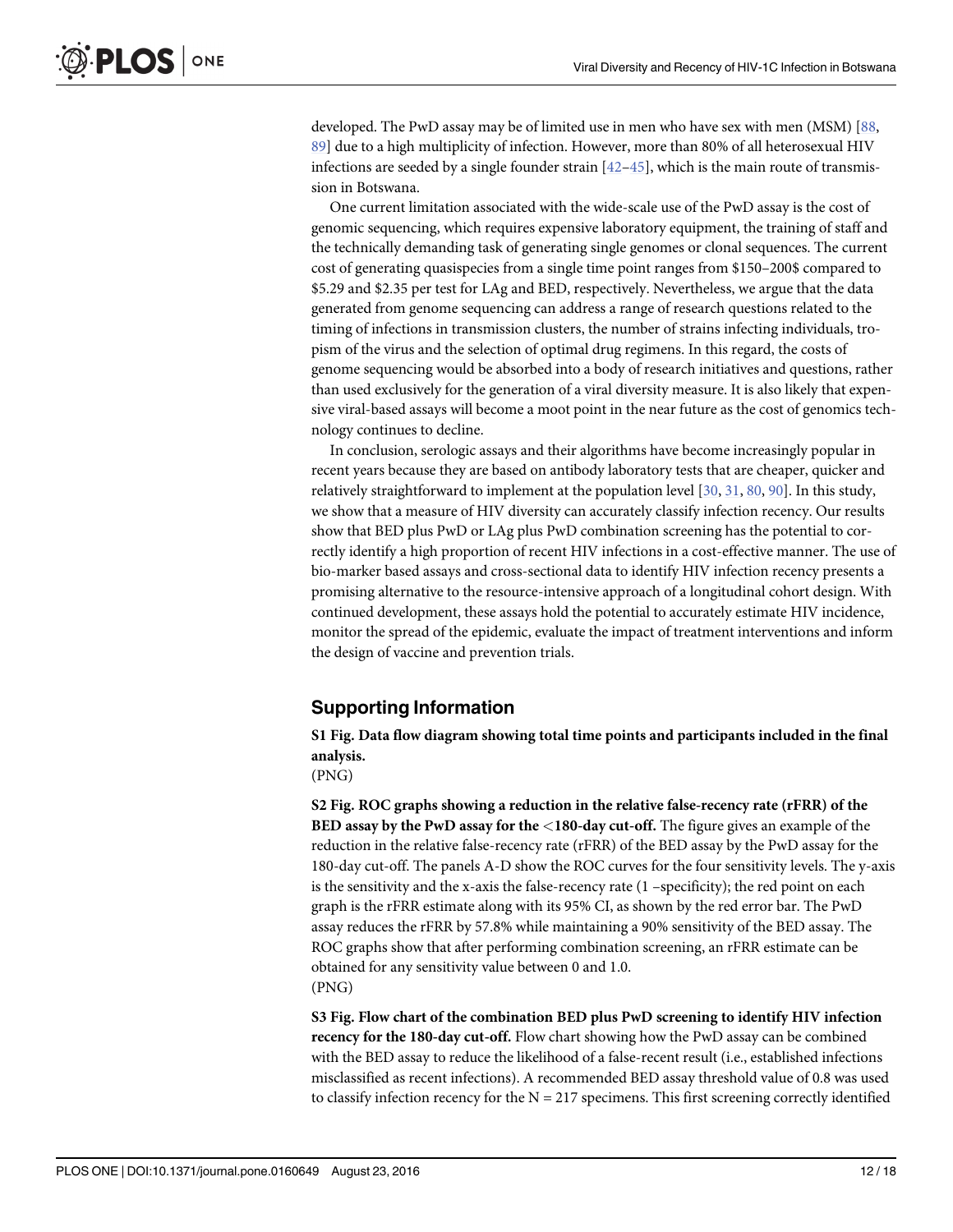<span id="page-12-0"></span>123 of the 134 recent infections for the 180-day cut-off (true positives), giving a sensitivity of 91.8%. However, 45 of the 83 (54.2%) established specimens were falsely classified as recent. A PwD threshold of 0.005 was then used to screen the subset of specimens classified as recent  $(n = 168)$  by the BED assay. Results show that the secondary PwD screening reduces the falserecent infections by 64% (45 to 16 specimens) at a BED sensitivity of 87.8%. (This result differs slightly from that of [Table 3](#page-8-0), which is interpreted at an exact sensitivity of 90%.) (PNG)

[S4 Fig.](http://www.plosone.org/article/fetchSingleRepresentation.action?uri=info:doi/10.1371/journal.pone.0160649.s004) Distribution of time-points for the BED, LAg and PwD assays. The figure gives the analysed time points of sampling and sequencing in the study since the known time of seroconversion. Time in days post-seroconversion is shown on the x-axis. (PNG)

[S5 Fig.](http://www.plosone.org/article/fetchSingleRepresentation.action?uri=info:doi/10.1371/journal.pone.0160649.s005) Spaghetti plots for the BED, LAg and PwD time-points. (PNG)

[S1 Table](http://www.plosone.org/article/fetchSingleRepresentation.action?uri=info:doi/10.1371/journal.pone.0160649.s006). Performance of PwD threshold values to determine HIV Infection Recency for 130, 180, and 360-day cut-offs. The table shows the performance of the PwD threshold values to identify HIV infection recency. The range of values were selected according to rate of increase in the pairwise sequence diversity of the HIV-1 env gene region, which is approximately a constant rate of 0.01 per year during early infection. For example, a 180-day cut-off corresponds with a PwD value of 0.005. We selected thresholds values in the range of these biological values for each of the cut-off periods. For each threshold we obtained the sensitivity, specificity, their 95% CI, likelihood ratio, and percentage correctly classified. For the 130-day cut-off, a PwD threshold of 0.005 correctly identified 79.37% (95% CI: 62.83–95.9) of the recent infections (sensitivity) and correctly identified 72.57% (95% CI: 61.87–83.26) of the established infections (specificity), giving a percentage correctly classified of 76.15%. (DOCX)

[S2 Table](http://www.plosone.org/article/fetchSingleRepresentation.action?uri=info:doi/10.1371/journal.pone.0160649.s007). Accession numbers for the reference sequences used. (DOCX)

[S3 Table](http://www.plosone.org/article/fetchSingleRepresentation.action?uri=info:doi/10.1371/journal.pone.0160649.s008). Area under the curve (AUC) for the PwD, BED, and LAg assays for shared timepoints (n = 238). Table shows the results for the area under the curve (AUC) of a receiver operating characteristics (ROC) graph for the <130, <180- and <360-day cut-offs. Using only shared time-points  $(n = 238)$  significantly reduces the sample size and therefore the performance of the three assays. The performance of the three assays are therefore indistinguishable given the overlap in the confidence intervals of the AUC estimates. (DOCX)

[S4 Table](http://www.plosone.org/article/fetchSingleRepresentation.action?uri=info:doi/10.1371/journal.pone.0160649.s009). Mean Duration of Recent Infection for BED, LAg and PwD Assays. Table shows the estimated Mean Duration of Recent Infection (MDRI), average time 'recent' while infected for less than some time cut-off T for the BED, LAg and PwD assays. (DOCX)

## Acknowledgments

We are grateful to all participants in the Tshedimoso study in Botswana. We acknowledge the support from the staff of the Botswana-Harvard HIV Reference Laboratory and the HIV Research Trust Scholarship program. We are grateful to Alex Welte and Eduard Grebe South African Centre for Epidemiological Modeling and Analysis (SACEMA) for technical assistance and guidance with use incidence assays tools package (inctools) and calculations of the MDRI.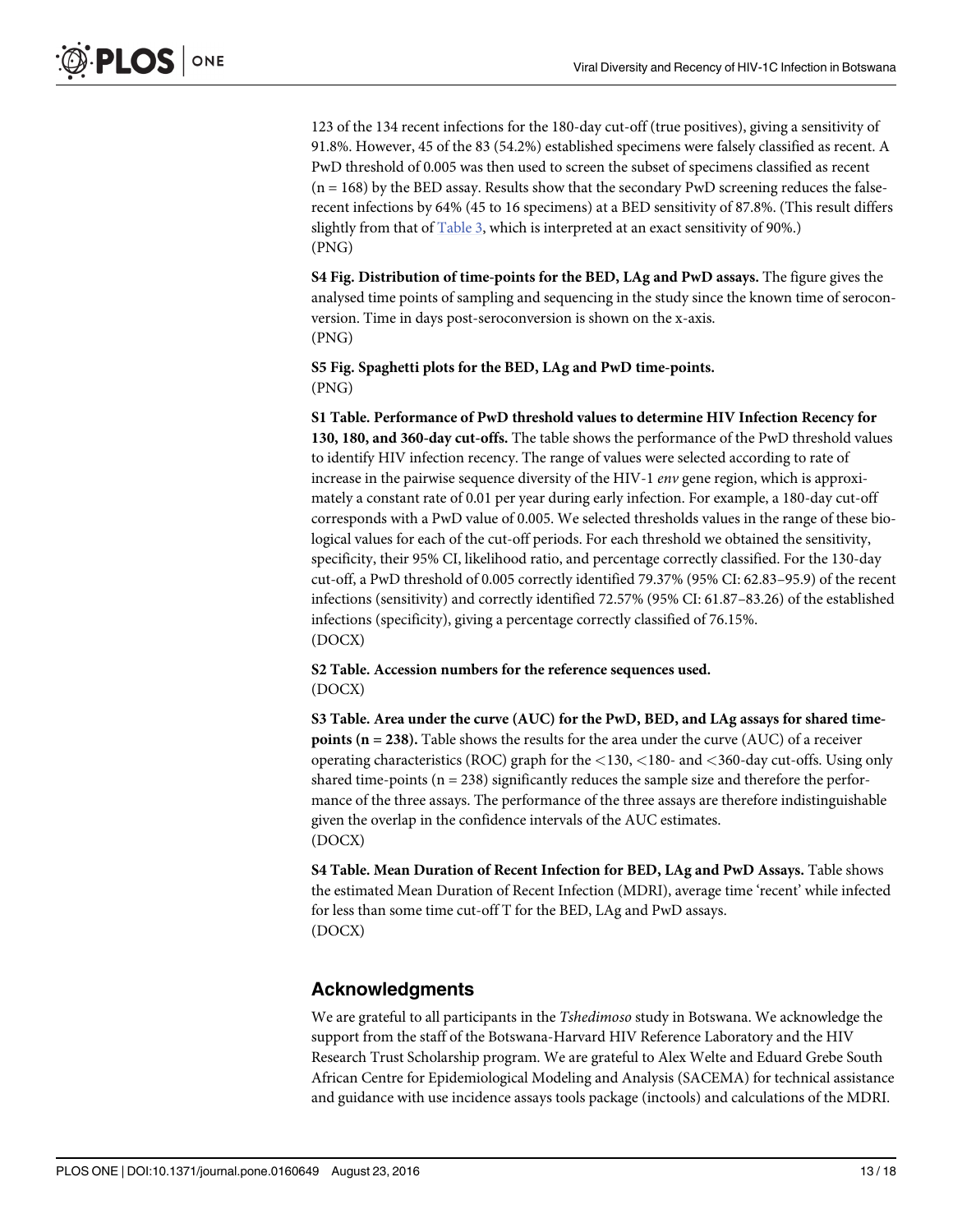#### <span id="page-13-0"></span>Author Contributions

Conceived and designed the experiments: SM EW SE VN TdO SG RMM.

Performed the experiments: SMM KPK.

Analyzed the data: SMM AV.

Contributed reagents/materials/analysis tools: VN ME SMM AV SE EW TdO.

Wrote the paper: SM AV EW SE VN FT ME TdO.

Designed and supervised the primary infection cohort "Tshedimoso": VN ME, Provided laboratory support for the primary infection cohort: SM.

#### **References**

- [1.](#page-1-0) Brenner BG, Roger M, Routy J-P, Moisi D, Ntemgwa M, Matte C, et al. High rates of forward transmission events after acute/early HIV-1 infection. J Infect Dis. 2007; 195(7):951–9. PMID: [17330784](http://www.ncbi.nlm.nih.gov/pubmed/17330784)
- 2. Pilcher CD, Eron JJ Jr, Galvin S, Gay C, Cohen MS. Acute HIV revisited: new opportunities for treatment and prevention. J Clin Invest. 2004; 113(7):937–45. PMID: [15057296.](http://www.ncbi.nlm.nih.gov/pubmed/15057296)
- 3. Pope M, Haase AT. Transmission, acute HIV-1 infection and the quest for strategies to prevent infection. Nat Med. 2003; 9(7):847–52. PMID: [12835704](http://www.ncbi.nlm.nih.gov/pubmed/12835704)
- 4. Wawer MJ, Gray RH, Sewankambo NK, Serwadda D, Li X, Laeyendecker O, et al. Rates of HIV-1 transmission per coital act, by stage of HIV-1 infection, in Rakai, Uganda. J Infect Dis. 2005; 191 (9):1403–9. PMID: [15809897.](http://www.ncbi.nlm.nih.gov/pubmed/15809897)
- 5. Gray GE, Andersen-Nissen E, Grunenberg N, Huang Y, Roux S, Laher F, et al. HVTN 097: Evaluation of the RV144 Vaccine Regimen in HIV Uninfected South African Adults. AIDS Res Hum Retroviruses. 2014; 30 Suppl 1:A33–4. Epub 2014/10/31. doi: [10.1089/aid.2014.5052a.abstract](http://dx.doi.org/10.1089/aid.2014.5052a.abstract) PMID: [25357829.](http://www.ncbi.nlm.nih.gov/pubmed/25357829)
- 6. Lima KO, Salustiano DM, Cavalcanti AM, Leal Ede S, Lacerda HR. HIV-1 incidence among people seeking voluntary counseling and testing centers, including pregnant women, in Pernambuco State, Northeast Brazil. Cad Saude Publica. 2015; 31(6):1327–31. Epub 2015/07/23. doi: [10.1590/0102-](http://dx.doi.org/10.1590/0102-311x00186813) [311x00186813](http://dx.doi.org/10.1590/0102-311x00186813) PMID: [26200379](http://www.ncbi.nlm.nih.gov/pubmed/26200379).
- 7. Lu X, Kang X, Chen S, Zhao H, Liu Y, Zhao C, et al. HIV-1 genetic diversity and transmitted drug resistance among recently infected individuals at MSM sentinel surveillance points in Hebei province, China. AIDS Res Hum Retroviruses. 2015. Epub 2015/07/23. doi: [10.1089/aid.2015.0160](http://dx.doi.org/10.1089/aid.2015.0160) PMID: [26200883](http://www.ncbi.nlm.nih.gov/pubmed/26200883).
- 8. Lunar MM, Matkovic I, Tomazic J, Vovko TD, Pecavar B, Poljak M. Longitudinal trends of recent HIV-1 infections in Slovenia (1986–2012) determined using an incidence algorithm. J Med Virol. 2015; 87 (9):1510–6. Epub 2015/05/15. doi: [10.1002/jmv.24209](http://dx.doi.org/10.1002/jmv.24209) PMID: [25970253](http://www.ncbi.nlm.nih.gov/pubmed/25970253).
- [9.](#page-1-0) Noguchi LM, Richardson BA, Baeten JM, Hillier SL, Balkus JE, Chirenje ZM, et al. Risk of HIV-1 acquisition among women who use different types of injectable progestin contraception in South Africa: a prospective cohort study. Lancet HIV. 2015; 2(7):e279-e87. Epub 2015/07/15. doi: [10.1016/s2352-](http://dx.doi.org/10.1016/s2352-3018(15)00058-2) [3018\(15\)00058-2](http://dx.doi.org/10.1016/s2352-3018(15)00058-2) PMID: [26155597](http://www.ncbi.nlm.nih.gov/pubmed/26155597); PubMed Central PMCID: PMCPMC4491329.
- [10.](#page-1-0) Kassanjee R, McWalter TA, Barnighausen T, Welte A. A New General Biomarker-based Incidence Estimator. Epidemiology. 2012. Epub 2012/05/26. doi: [10.1097/EDE.0b013e3182576c07](http://dx.doi.org/10.1097/EDE.0b013e3182576c07) PMID: [22627902](http://www.ncbi.nlm.nih.gov/pubmed/22627902).
- [11.](#page-1-0) Ragonnet-Cronin M, Aris-Brosou S, Joanisse I, Merks H, Vallée D, Caminiti K, et al. Genetic diversity as a marker for timing infection in HIV-infected patients: evaluation of a 6-month window and comparison with BED. J Infect Dis. 2012:jis411.
- [12.](#page-9-0) Brookmeyer R, Konikoff J, Laeyendecker O, Eshleman SH. Estimation of HIV incidence using multiple biomarkers. Am J Epidemiol. 2013; 177(3):264–72. Epub 2013/01/11. doi: [10.1093/aje/kws436](http://dx.doi.org/10.1093/aje/kws436) PMID: [23302151](http://www.ncbi.nlm.nih.gov/pubmed/23302151); PubMed Central PMCID: PMC3626051.
- [13.](#page-1-0) Cousins MM, Konikoff J, Laeyendecker O, Celum C, Buchbinder SP, Seage GR 3rd, et al. HIV Diversity as a Biomarker for HIV Incidence Estimation: Including a High Resolution Melting Diversity Assay in a Multi-Assay Algorithm. J Clin Microbiol. 2013. Epub 2013/10/25. doi: [10.1128/JCM.02040-13](http://dx.doi.org/10.1128/JCM.02040-13) PMID: [24153134](http://www.ncbi.nlm.nih.gov/pubmed/24153134).
- [14.](#page-1-0) Emerson B, Plough K. Detection of acute HIV-1 infections utilizing NAAT technology in Dallas, Texas. J Clin Virol. 2013; 58 Suppl 1:e48–53. Epub 2013/09/04. doi: [10.1016/j.jcv.2013.08.005](http://dx.doi.org/10.1016/j.jcv.2013.08.005) PMID: [23999031](http://www.ncbi.nlm.nih.gov/pubmed/23999031).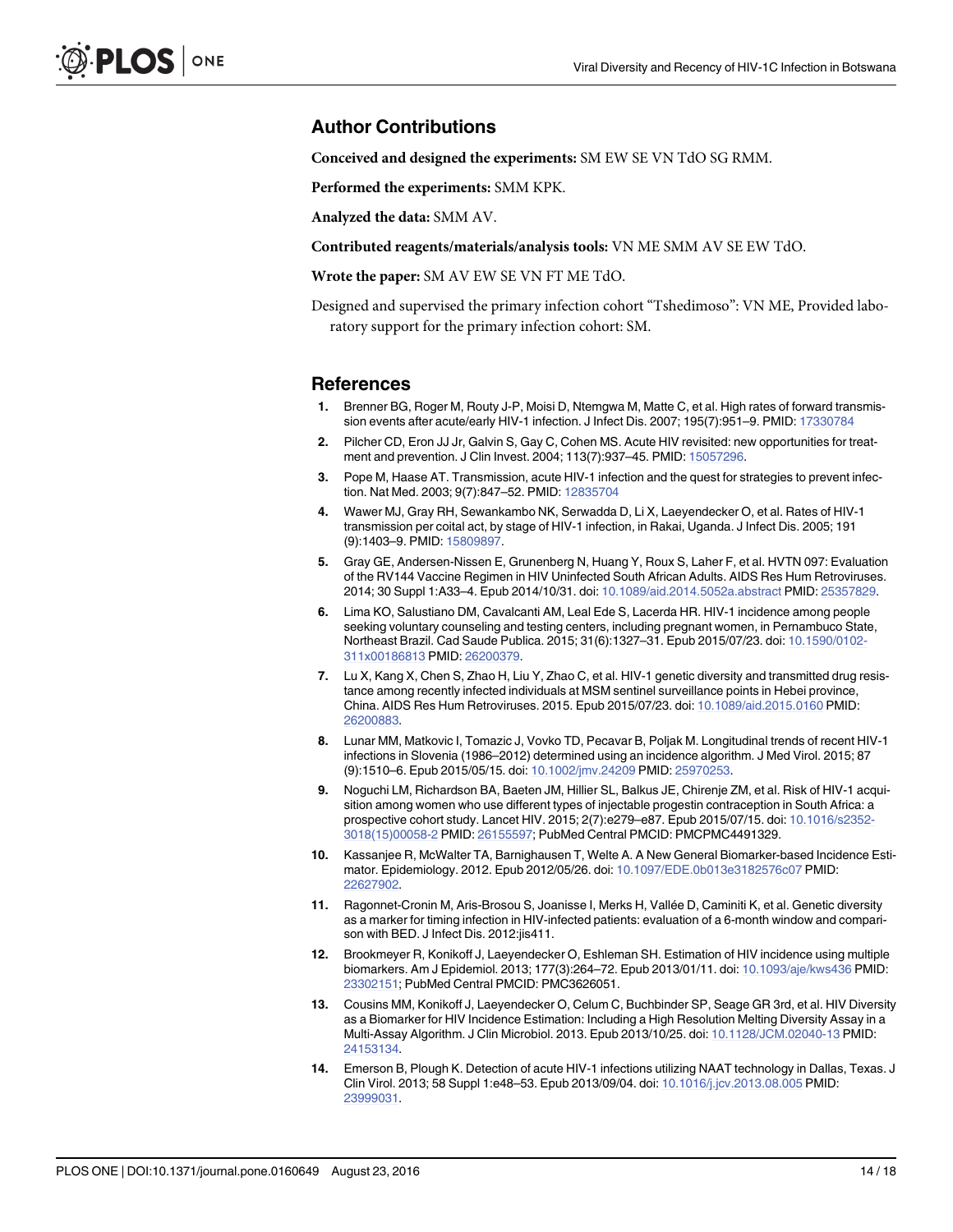- <span id="page-14-0"></span>[15.](#page-1-0) Barnighausen T, Tanser F, Gqwede Z, Mbizana C, Herbst K, Newell M. High HIV incidence in a community with high HIV prevalence in rural South Africa: findings from a prospective population-based study. AIDS. 2008; 22(1):139–44. doi: [10.1097/QAD.0b013e3282f2ef43](http://dx.doi.org/10.1097/QAD.0b013e3282f2ef43) PMID: [18090402](http://www.ncbi.nlm.nih.gov/pubmed/18090402)
- 16. Kim JH, Excler JL, Michael NL. Lessons from the RV144 Thai Phase III HIV-1 Vaccine Trial and the Search for Correlates of Protection. Annu Rev Med. 2014. Epub 2014/10/24. doi: [10.1146/annurev](http://dx.doi.org/10.1146/annurev-med-052912-123749)[med-052912-123749](http://dx.doi.org/10.1146/annurev-med-052912-123749) PMID: [25341006](http://www.ncbi.nlm.nih.gov/pubmed/25341006).
- [17.](#page-1-0) Kumwenda N, Hoffman I, Chirenje M, Kelly C, Coletti A, Ristow A, et al. HIV incidence among women of reproductive age in Malawi and Zimbabwe. Sex Transm Dis. 2006; 33(11):646–51. doi: [10.1097/01.](http://dx.doi.org/10.1097/01.olq.0000223283.27142.9f) [olq.0000223283.27142.9f](http://dx.doi.org/10.1097/01.olq.0000223283.27142.9f) PMID: [16773032](http://www.ncbi.nlm.nih.gov/pubmed/16773032)
- [18.](#page-1-0) Tanser F, Bärnighausen T, Vandormael A, Dobra A. HIV treatment cascade in migrants and mobile populations. Current Opinion in HIV and AIDS. 2015; 10(6):430–8. doi: [10.1097/COH.](http://dx.doi.org/10.1097/COH.0000000000000192) [0000000000000192](http://dx.doi.org/10.1097/COH.0000000000000192) PMID: [26352396](http://www.ncbi.nlm.nih.gov/pubmed/26352396)
- 19. Visser MJ, Makin JD, Vandormael A, Sikkema KJ, Forsyth BW. HIV/AIDS stigma in a South African community. AIDS care. 2009; 21(2):197–206. doi: [10.1080/09540120801932157](http://dx.doi.org/10.1080/09540120801932157) PMID: [19229689](http://www.ncbi.nlm.nih.gov/pubmed/19229689)
- [20.](#page-1-0) Vandormael A, Newell M-L, Bärnighausen T, Tanser F. Use of antiretroviral therapy in households and risk of HIV acquisition in rural KwaZulu-Natal, South Africa, 2004–12: a prospective cohort study. The Lancet Global Health. 2014; 2(4):e209–e15. PMID: [24782953](http://www.ncbi.nlm.nih.gov/pubmed/24782953)
- [21.](#page-1-0) Barnighausen T, Tanser F, Gqwede Z, Mbizana C, Herbst K, Newell ML. High HIV incidence in a community with high HIV prevalence in rural South Africa: findings from a prospective population-based study. AIDS. 2008; 22(1):139–44. Epub 2007/12/20. doi: [10.1097/QAD.0b013e3282f2ef43](http://dx.doi.org/10.1097/QAD.0b013e3282f2ef43) PMID: [18090402](http://www.ncbi.nlm.nih.gov/pubmed/18090402).
- 22. Novitsky V, Woldegabriel E, Wester C, McDonald E, Rossenkhan R, Ketunuti M, et al. Identification of primary HIV-1C infection in Botswana. AIDS Care. 2008; 20(7):806–11. Epub 2008/07/09. doi: [10.](http://dx.doi.org/10.1080/09540120701694055) [1080/09540120701694055](http://dx.doi.org/10.1080/09540120701694055) PMID: [18608056](http://www.ncbi.nlm.nih.gov/pubmed/18608056); PubMed Central PMCID: PMCPmc2605733.
- [23.](#page-1-0) van Loggerenberg F, Mlisana K, Williamson C, Auld SC, Morris L, Gray CM, et al. Establishing a cohort at high risk of HIV infection in South Africa: challenges and experiences of the CAPRISA 002 acute infection study. PLoS One. 2008; 3(4):e1954. Epub 2008/04/17. doi: [10.1371/journal.pone.0001954](http://dx.doi.org/10.1371/journal.pone.0001954) PMID: [18414658;](http://www.ncbi.nlm.nih.gov/pubmed/18414658) PubMed Central PMCID: PMCPmc2278382.
- [24.](#page-1-0) Dandona L, Kumar G, Lakshmi V, Ahmed GM, Akbar M, Ramgopal S, et al. HIV incidence from the first population-based cohort study in India. BMC Infect Dis. 2013; 13(1):327. doi: [10.1186/1471-2334-13-](http://dx.doi.org/10.1186/1471-2334-13-327) [327](http://dx.doi.org/10.1186/1471-2334-13-327)
- 25. Dandona L, Lakshmi V, Sudha T, Kumar G, Dandona R. A population-based study of human immunodeficiency virus in south India reveals major differences from sentinel surveillance-based estimates. BMC Med. 2006; 4:31. doi: [10.1186/1741-7015-4-31](http://dx.doi.org/10.1186/1741-7015-4-31) PMID: [17166257](http://www.ncbi.nlm.nih.gov/pubmed/17166257)
- 26. Feldblum P, Latka M, Lombaard J, Chetty C, LChen P, Sexton C, et al. HIV incidence and prevalence among cohorts of women with higher risk behaviour in Bloemfontein and Rustenburg, South Africa: a prospective study. BMJ Open. 2012; 2(1):e000626. doi: [10.1136/bmjopen-2011-000626](http://dx.doi.org/10.1136/bmjopen-2011-000626) PMID: [22331388](http://www.ncbi.nlm.nih.gov/pubmed/22331388)
- 27. Geis S, Maboko L, Saathoff E, Hoffmann O, Geldmacher C, Mmbando D, et al. Risk factors for HIV-1 infection in a longitudinal, prospective cohort of adults from the Mbeya Region, Tanzania. J Acquir Immune Defic Syndr. 2011; 56(5):453–9. doi: [10.1097/QAI.0b013e3182118fa3](http://dx.doi.org/10.1097/QAI.0b013e3182118fa3) PMID: [21297483](http://www.ncbi.nlm.nih.gov/pubmed/21297483)
- [28.](#page-1-0) Lopman B, Nyamukapa C, Mushati P, Mupambireyi Z, Mason P, Garnett G, et al. HIV incidence in 3 years of follow-up of a Zimbabwe cohort-1998-2000 to 2001–03: contributions of proximate and underlying determinants to transmission. Int J Epidemiol. 2008; 37(1):88–105. doi: [10.1093/ije/dym255](http://dx.doi.org/10.1093/ije/dym255) PMID: [18203774](http://www.ncbi.nlm.nih.gov/pubmed/18203774)
- [29.](#page-1-0) Sharma UK, Schito M, Welte A, Rousseau C, Fitzgibbon J, Keele B, et al. Workshop summary: Novel biomarkers for HIV incidence assay development. AIDS Res Hum Retroviruses. 2012; 28(6):532–9. Epub 2011/12/31. doi: [10.1089/aid.2011.0332](http://dx.doi.org/10.1089/aid.2011.0332) PMID: [22206265;](http://www.ncbi.nlm.nih.gov/pubmed/22206265) PubMed Central PMCID: PMC3358102.
- [30.](#page-11-0) Le Vu S, Pillonel J, Semaille C, Bernillon P, Le Strat Y, Meyer L, et al. Principles and uses of HIV incidence estimation from recent infection testing—a review. Euro surveillance: bulletin europeen sur les maladies transmissibles = European communicable disease bulletin. 2008; 13(36):537–45.
- [31.](#page-11-0) Hallett TB. Estimating the HIV incidence rate: recent and future developments. Curr Opin HIV AIDS. 2011; 6(2):102–7. Epub 2011/04/21. doi: [10.1097/COH.0b013e328343bfdb](http://dx.doi.org/10.1097/COH.0b013e328343bfdb) PMID: [21505383](http://www.ncbi.nlm.nih.gov/pubmed/21505383); PubMed Central PMCID: PMC3083833.
- [32.](#page-9-0) Rosenberg NE, Pilcher CD, Busch MP, Cohen MS. How can we better identify early HIV infections? Curr Opin HIV AIDS. 2014. Epub 2014/11/13. doi: [10.1097/coh.0000000000000121](http://dx.doi.org/10.1097/coh.0000000000000121) PMID: [25389806](http://www.ncbi.nlm.nih.gov/pubmed/25389806).
- [33.](#page-2-0) Kassanjee R, Pilcher CD, Keating SM, Facente SN, McKinney E, Price MA, et al. Independent assessment of candidate HIV incidence assays on specimens in the CEPHIA repository. AIDS. 2014; 28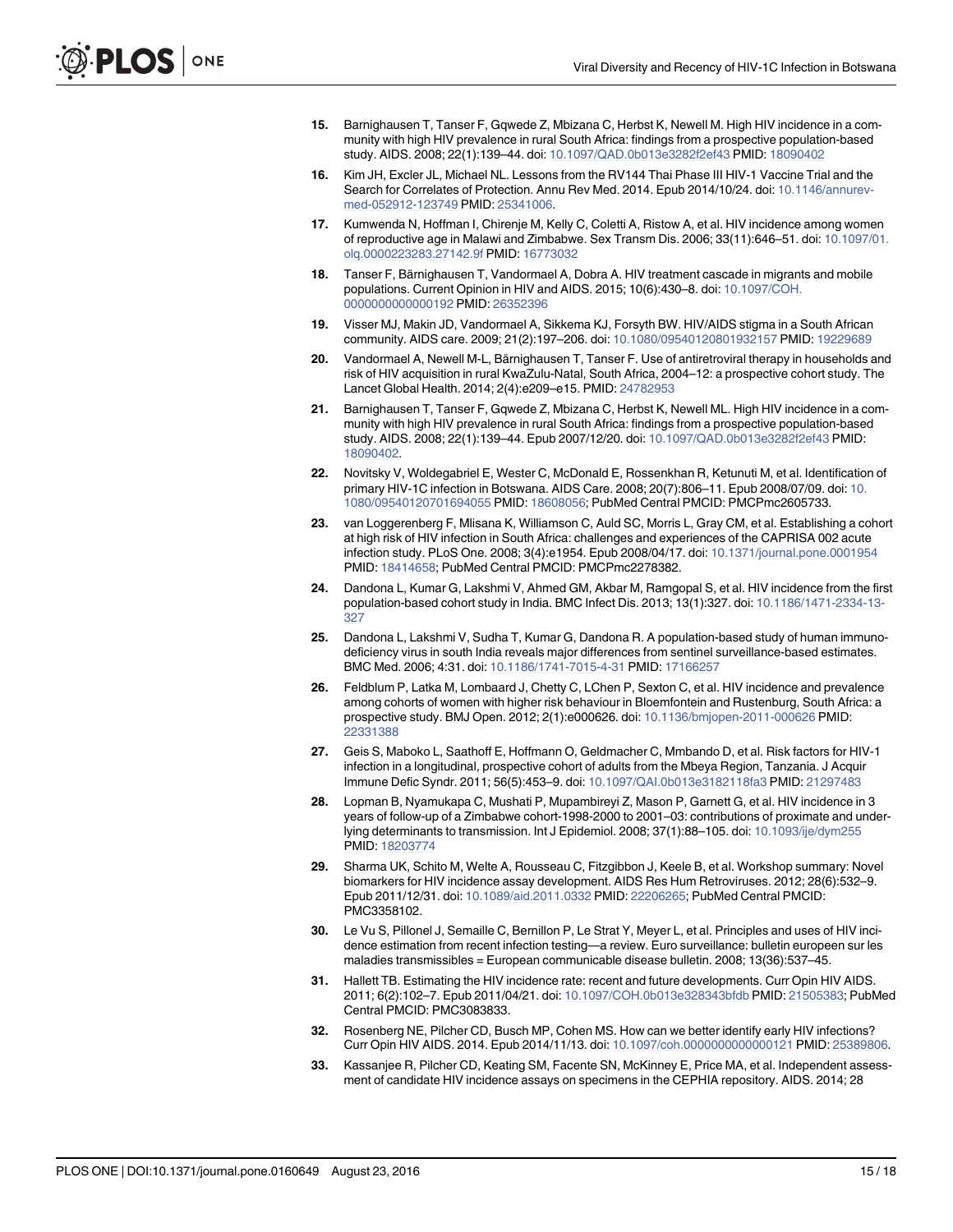(16):2439–49. doi: [10.1097/QAD.0000000000000429](http://dx.doi.org/10.1097/QAD.0000000000000429) PMID: [25144218;](http://www.ncbi.nlm.nih.gov/pubmed/25144218) PubMed Central PMCID: PMC4210690.

- <span id="page-15-0"></span>[34.](#page-2-0) Duong YT, Kassanjee R, Welte A, Morgan M, De A, Dobbs T, et al. Recalibration of the Limiting Antigen Avidity EIA to Determine Mean Duration of Recent Infection in Divergent HIV-1 Subtypes. PLoS One. 2015; 10(2):e0114947. Epub 2015/02/25. doi: [10.1371/journal.pone.0114947](http://dx.doi.org/10.1371/journal.pone.0114947) PMID: [25710171](http://www.ncbi.nlm.nih.gov/pubmed/25710171).
- [35.](#page-1-0) Duong YT, Qiu M, De AK, Jackson K, Dobbs T, Kim AA, et al. Detection of recent HIV-1 infection using a new limiting-antigen avidity assay: potential for HIV-1 incidence estimates and avidity maturation studies. PLoS One. 2012; 7(3):e33328. doi: [10.1371/journal.pone.0033328](http://dx.doi.org/10.1371/journal.pone.0033328) PMID: [22479384](http://www.ncbi.nlm.nih.gov/pubmed/22479384)
- [36.](#page-1-0) Moyo S, Wilkinson E, Novitsky V, Vandormael A, Gaseitsiwe S, Essex M, et al. Identifying Recent HIV Infections: From Serological Assays to Genomics. Viruses. 2015; 7(10):5508–24. doi: [10.3390/](http://dx.doi.org/10.3390/v7102887) [v7102887](http://dx.doi.org/10.3390/v7102887) PMID: [26512688](http://www.ncbi.nlm.nih.gov/pubmed/26512688)
- [37.](#page-1-0) Andersson E, Shao W, Bontell I, Cham F, Cuong DD, Wondwossen A, et al. Evaluation of sequence ambiguities of the HIV-1 pol gene as a method to identify recent HIV-1 infection in transmitted drug resistance surveys. Infect, Genet Evol. 2013; 18:125–31.
- [38.](#page-2-0) Kouyos RD, von Wyl V, Yerly S, Böni J, Rieder P, Joos B, et al. Ambiguous nucleotide calls from population-based sequencing of HIV-1 are a marker for viral diversity and the age of infection. Clinical infectious diseases. 2011:ciq164.
- [39.](#page-1-0) Cousins MM, Laeyendecker O, Beauchamp G, Brookmeyer R, Towler WI, Hudelson SE, et al. Use of a high resolution melting (HRM) assay to compare gag, pol, and env diversity in adults with different stages of HIV infection. PLoS ONE. 2011; 6(11):e27211. Epub 2011/11/11. doi: [10.1371/journal.pone.](http://dx.doi.org/10.1371/journal.pone.0027211) [0027211](http://dx.doi.org/10.1371/journal.pone.0027211) PMID: [22073290](http://www.ncbi.nlm.nih.gov/pubmed/22073290); PubMed Central PMCID: PMC3206918.
- 40. Allam O, Samarani S, Ahmad A. Hammering out HIV-1 incidence with Hamming distance. AIDS. 2011; 25(16):2047–8. doi: [10.1097/QAD.0b013e32834bac66](http://dx.doi.org/10.1097/QAD.0b013e32834bac66) PMID: [21997490](http://www.ncbi.nlm.nih.gov/pubmed/21997490)
- [41.](#page-1-0) Hall N. Advanced sequencing technologies and their wider impact in microbiology. J Exp Biol. 2007; 210(Pt 9):1518–25. Epub 2007/04/24. doi: [10.1242/jeb.001370](http://dx.doi.org/10.1242/jeb.001370) PMID: [17449817.](http://www.ncbi.nlm.nih.gov/pubmed/17449817)
- [42.](#page-1-0) Joseph SB, Swanstrom R, Kashuba AD, Cohen MS. Bottlenecks in HIV-1 transmission: insights from the study of founder viruses. Nat Rev Microbiol. 2015. Epub 2015/06/09. doi: [10.1038/nrmicro3471](http://dx.doi.org/10.1038/nrmicro3471) PMID: [26052661.](http://www.ncbi.nlm.nih.gov/pubmed/26052661)
- [43.](#page-2-0) Keele BF, Giorgi EE, Salazar-Gonzalez JF, Decker JM, Pham KT, Salazar MG, et al. Identification and characterization of transmitted and early founder virus envelopes in primary HIV-1 infection. Proceedings of the National Academy of Sciences. 2008; 105(21):7552–7. doi: [10.1073/pnas.0802203105](http://dx.doi.org/10.1073/pnas.0802203105)
- 44. Parker ZF, Iyer SS, Wilen CB, Parrish NF, Chikere KC, Lee F-H, et al. Transmitted/Founder and Chronic HIV-1 Envelope Proteins Are Distinguished by Differential Utilization of CCR5. J Virol. 2013; 87(5):2401–11. doi: [10.1128/jvi.02964-12](http://dx.doi.org/10.1128/jvi.02964-12) PMID: [23269796](http://www.ncbi.nlm.nih.gov/pubmed/23269796)
- [45.](#page-1-0) Parrish NF, Wilen CB, Banks LB, Iyer SS, Pfaff JM, Salazar-Gonzalez JF, et al. Transmitted/Founder and Chronic Subtype C HIV-1 Use CD4 and CCR5 Receptors with Equal Efficiency and Are Not Inhibited by Blocking the Integrin α4β7. PLoS Pathog. 2012; 8(5):e1002686. doi: [10.1371/journal.ppat.](http://dx.doi.org/10.1371/journal.ppat.1002686) [1002686](http://dx.doi.org/10.1371/journal.ppat.1002686) PMID: [22693444](http://www.ncbi.nlm.nih.gov/pubmed/22693444)
- [46.](#page-1-0) Shankarappa R, Margolick JB, Gange SJ, Rodrigo AG, Upchurch D, Farzadegan H, et al. Consistent viral evolutionary changes associated with the progression of human immunodeficiency virus type 1 infection. J Virol. 1999; 73(12):10489–502. Epub 1999/11/13. PMID: [10559367](http://www.ncbi.nlm.nih.gov/pubmed/10559367); PubMed Central PMCID: PMCPMC113104.
- [47.](#page-1-0) Novitsky V, Lagakos S, Herzig M, Bonney C, Kebaabetswe L, Rossenkhan R, et al. Evolution of proviral gp120 over the first year of HIV-1 subtype C infection. Virology. 2009; 383(1):47-59. doi: [10.1016/j.](http://dx.doi.org/10.1016/j.virol.2008.09.017) [virol.2008.09.017](http://dx.doi.org/10.1016/j.virol.2008.09.017) PMID: [18973914](http://www.ncbi.nlm.nih.gov/pubmed/18973914)
- [48.](#page-1-0) Kearney M, Maldarelli F, Shao W, Margolick JB, Daar ES, Mellors JW, et al. Human immunodeficiency virus type 1 population genetics and adaptation in newly infected individuals. J Virol. 2009; 83(6):2715– 27. Epub 2009/01/01. doi: [10.1128/jvi.01960-08](http://dx.doi.org/10.1128/jvi.01960-08) PMID: [19116249](http://www.ncbi.nlm.nih.gov/pubmed/19116249); PubMed Central PMCID: PMCPmc2648286.
- [49.](#page-2-0) Giorgi E, Funkhouser B, Athreya G, Perelson A, Korber B, Bhattacharya T. Estimating time since infection in early homogeneous HIV-1 samples using a poisson model. BMC Bioinformatics. 2010; 11 (1):532. doi: [10.1186/1471-2105-11-532](http://dx.doi.org/10.1186/1471-2105-11-532)
- [50.](#page-2-0) Salazar-Gonzalez JF, Bailes E, Pham KT, Salazar MG, Guffey MB, Keele BF, et al. Deciphering Human Immunodeficiency Virus Type 1 Transmission and Early Envelope Diversification by Single-Genome Amplification and Sequencing. J Virol. 2008; 82(8):3952–70. doi: [10.1128/jvi.02660-07](http://dx.doi.org/10.1128/jvi.02660-07) PMID: [18256145](http://www.ncbi.nlm.nih.gov/pubmed/18256145)
- [51.](#page-2-0) Abrahams MR, Anderson JA, Giorgi EE, Seoighe C, Mlisana K, Ping LH, et al. Quantitating the multiplicity of infection with human immunodeficiency virus type 1 subtype C reveals a non-poisson distribution of transmitted variants. J Virol. 2009; 83(8):3556–67. Epub 2009/02/06. JVI.02132-08 [pii] doi: [10.](http://dx.doi.org/10.1128/JVI.02132-08) [1128/JVI.02132-08](http://dx.doi.org/10.1128/JVI.02132-08) PMID: [19193811](http://www.ncbi.nlm.nih.gov/pubmed/19193811).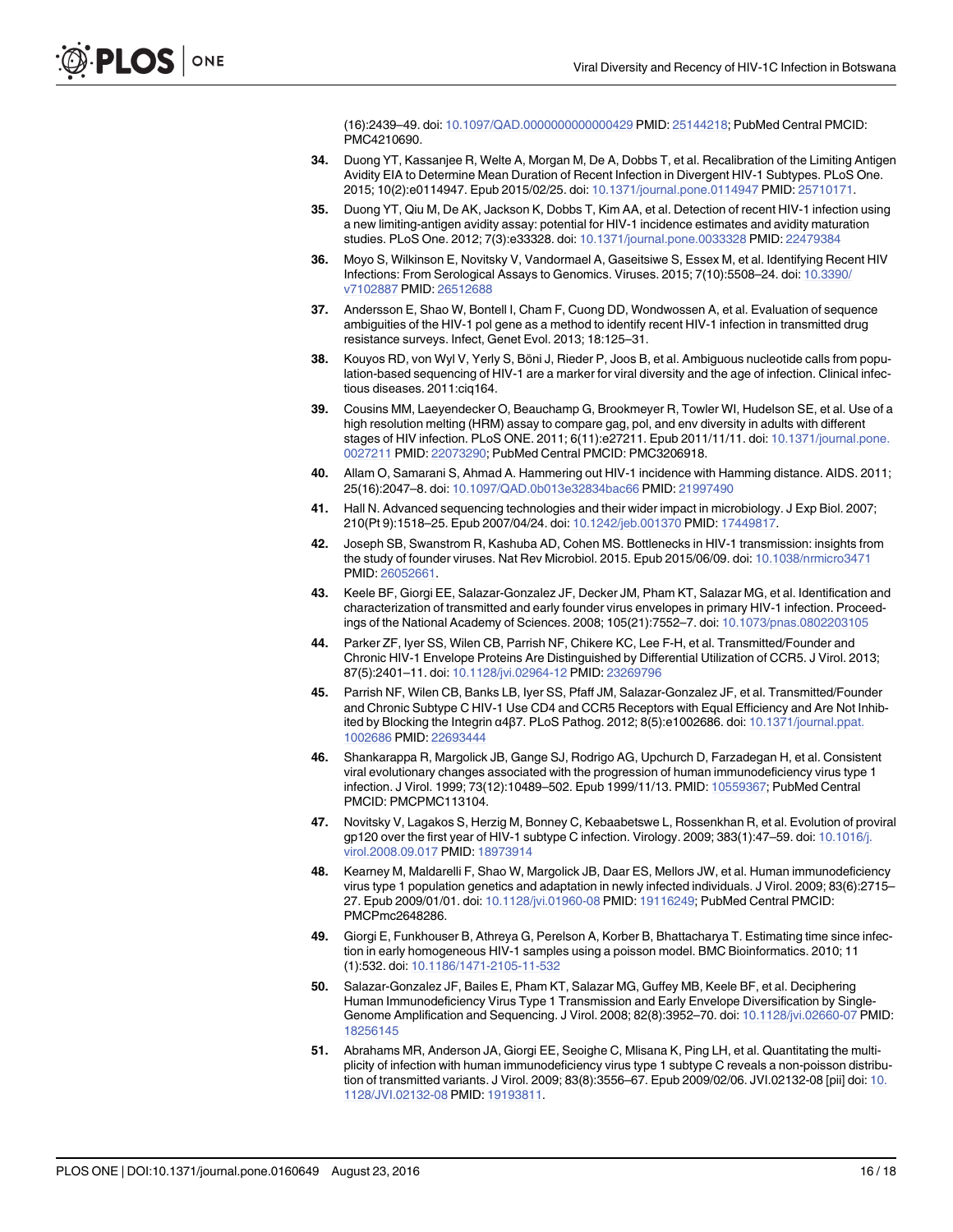- <span id="page-16-0"></span>52. Novitsky V, Wang R, Margolin L, Baca J, Rossenkhan R, Moyo S, et al. Transmission of Single and Multiple Viral Variants in Primary HIV-1 Subtype C Infection. PLoS One. 2011; 6(2):e16714. PMCID: PMC3048432. Epub 2011/03/19. doi: [10.1371/journal.pone.0016714](http://dx.doi.org/10.1371/journal.pone.0016714) PMID: [21415914](http://www.ncbi.nlm.nih.gov/pubmed/21415914).
- [53.](#page-2-0) Kiwelu IE, Novitsky V, Margolin L, Baca J, Manongi R, Sam N, et al. HIV-1 subtypes and recombinants in Northern Tanzania: distribution of viral quasispecies. PLoS One. 2012; 7(10):e47605. PMCID: PMC3485255. doi: [10.1371/journal.pone.0047605](http://dx.doi.org/10.1371/journal.pone.0047605) PMID: [23118882;](http://www.ncbi.nlm.nih.gov/pubmed/23118882) PubMed Central PMCID: PMC3485255.
- [54.](#page-2-0) Redd AD, Mullis CE, Serwadda D, Kong X, Martens C, Ricklefs SM, et al. The rates of HIV superinfection and primary HIV incidence in a general population in Rakai, Uganda. J Infect Dis. 2012; 206 (2):267–74. doi: [10.1093/infdis/jis325](http://dx.doi.org/10.1093/infdis/jis325) PMID: [22675216](http://www.ncbi.nlm.nih.gov/pubmed/22675216); PubMed Central PMCID: PMC3415936.
- [55.](#page-2-0) Redd AD, Mullis CE, Wendel SK, Sheward D, Martens C, Bruno D, et al. Limited HIV-1 superinfection in seroconverters from the CAPRISA 004 Microbicide Trial. J Clin Microbiol. 2014; 52(3):844–8. doi: [10.](http://dx.doi.org/10.1128/JCM.03143-13) [1128/JCM.03143-13](http://dx.doi.org/10.1128/JCM.03143-13) PMID: [24371237](http://www.ncbi.nlm.nih.gov/pubmed/24371237); PubMed Central PMCID: PMC3957790.
- [56.](#page-2-0) Novitsky V, Wang R, Margolin L, Baca J, Moyo S, Musonda R, et al. Dynamics and timing of in vivo mutations at Gag residue 242 during primary HIV-1 subtype C infection. Virology. 2010; 403(1):37–46. Epub 2010/05/07. S0042-6822(10)00236-9 [pii] doi: [10.1016/j.virol.2010.04.001](http://dx.doi.org/10.1016/j.virol.2010.04.001) PMID: [20444482.](http://www.ncbi.nlm.nih.gov/pubmed/20444482)
- [57.](#page-2-0) Novitsky V, Wang R, Kebaabetswe L, Greenwald J, Rossenkhan R, Moyo S, et al. Better control of early viral replication is associated with slower rate of elicited antiviral antibodies in the detuned enzyme immunoassay during primary HIV-1C infection. J Acquir Immune Defic Syndr. 2009; 52(2):265–72. Epub 2009/06/16. doi: [10.1097/QAI.0b013e3181ab6ef0](http://dx.doi.org/10.1097/QAI.0b013e3181ab6ef0) PMID: [19525854.](http://www.ncbi.nlm.nih.gov/pubmed/19525854)
- [58.](#page-2-0) Rawal BD, Degula A, Lebedeva L, Janssen RS, Hecht FM, Sheppard HW, et al. Development of a new less-sensitive enzyme immunoassay for detection of early HIV-1 infection. J Acquir Immune Defic Syndr. 2003; 33(3):349–55. PMID: [12843746.](http://www.ncbi.nlm.nih.gov/pubmed/12843746)
- [59.](#page-2-0) Novitsky V, Woldegabriel E, Kebaabetswe L, Rossenkhan R, Mlotshwa B, Bonney C, et al. Viral load and CD4+ T-cell dynamics in primary HIV-1 subtype C infection. Journal of acquired immune deficiency syndromes (1999). 2009; 50(1):65.
- [60.](#page-2-0) Novitsky V, Woldegabriel E, Wester C, McDonald E, Rossenkhan R, Ketunuti M, et al. Identification of primary HIV-1C infection in Botswana. NIHMSID # 79283. AIDS Care. 2008; 20(7):806–11. PMID: [18608056](http://www.ncbi.nlm.nih.gov/pubmed/18608056). doi: [10.1080/09540120701694055](http://dx.doi.org/10.1080/09540120701694055)
- [61.](#page-2-0) Park SY, Goeken N, Lee HJ, Bolan R, Dube MP, Lee HY. Developing high-throughput HIV incidence assay with pyrosequencing platform. J Virol. 2014; 88(5):2977–90. doi: [10.1128/JVI.03128-13](http://dx.doi.org/10.1128/JVI.03128-13) PMID: [24371062](http://www.ncbi.nlm.nih.gov/pubmed/24371062); PubMed Central PMCID: PMC3958066.
- [62.](#page-2-0) Marinda ET, Hargrove J, Preiser W, Slabbert H, van Zyl G, Levin J, et al. Significantly diminished longterm specificity of the BED capture enzyme immunoassay among patients with HIV-1 with very low CD4 counts and those on antiretroviral therapy. J Acquir Immune Defic Syndr. 2010; 53(4):496–9. Epub 2010/03/23. PMID: [20306555.](http://www.ncbi.nlm.nih.gov/pubmed/20306555)
- [63.](#page-3-0) Novitsky V, Wang R, Rossenkhan R, Moyo S, Essex M. Intra-Host Evolutionary Rates in HIV-1C env and gag during Primary Infection. Infect Genet Evol. 2013;s1567–1348(13):77–4. Epub 2013/03/26. doi: [10.1016/j.meegid.2013.02.023](http://dx.doi.org/10.1016/j.meegid.2013.02.023) PMID: [23523818.](http://www.ncbi.nlm.nih.gov/pubmed/23523818)
- [64.](#page-3-0) Fiebig EW, Wright DJ, Rawal BD, Garrett PE, Schumacher RT, Peddada L, et al. Dynamics of HIV viremia and antibody seroconversion in plasma donors: implications for diagnosis and staging of primary HIV infection. AIDS. 2003; 17(13):1871–9. PMID: [12960819](http://www.ncbi.nlm.nih.gov/pubmed/12960819).
- [65.](#page-3-0) Edgar RC. MUSCLE: a multiple sequence alignment method with reduced time and space complexity. BMC Bioinformatics. 2004; 5:113. PMID: [15318951](http://www.ncbi.nlm.nih.gov/pubmed/15318951).
- [66.](#page-3-0) Tamura K, Stecher G, Peterson D, Filipski A, Kumar S. MEGA6: Molecular Evolutionary Genetics Analysis version 6.0. Mol Biol Evol. 2013; 30(12):2725–9. doi: [10.1093/molbev/mst197](http://dx.doi.org/10.1093/molbev/mst197) PMID: [24132122;](http://www.ncbi.nlm.nih.gov/pubmed/24132122) PubMed Central PMCID: PMC3840312.
- [67.](#page-3-0) Price MN, Dehal PS, Arkin AP. FastTree 2 –Approximately Maximum-Likelihood Trees for Large Alignments. PLoS ONE. 2010; 5(3):e9490. doi: [10.1371/journal.pone.0009490](http://dx.doi.org/10.1371/journal.pone.0009490) PMID: [20224823](http://www.ncbi.nlm.nih.gov/pubmed/20224823)
- [68.](#page-3-0) Rambaut A. FigTree; <http://tree.bio.ed.ac.uk/software/figtree/>. 1.1.2 ed2008.
- [69.](#page-3-0) Fawcett T. An introduction to ROC analysis. Pattern Recog Lett. 2006; 27(8):861–74.
- [70.](#page-3-0) Dobbs T, Kennedy S, Pau CP, McDougal JS, Parekh BS. Performance characteristics of the immunoglobulin G-capture BED-enzyme immunoassay, an assay to detect recent human immunodeficiency virus type 1 seroconversion. J Clin Microbiol. 2004; 42(6):2623–8. PMID: [15184443.](http://www.ncbi.nlm.nih.gov/pubmed/15184443)
- [71.](#page-4-0) Huber PJ, editor The behavior of maximum likelihood estimation under nonstandard conditions. Proceedings of the Fifth Berkeley Symposium on Mathematical Statistics and Probability; 1967: University of California Press.
- [72.](#page-4-0) White H. Maximum likelihood estimation of misspecied models. Econometrica. 1982; 50:1–25.